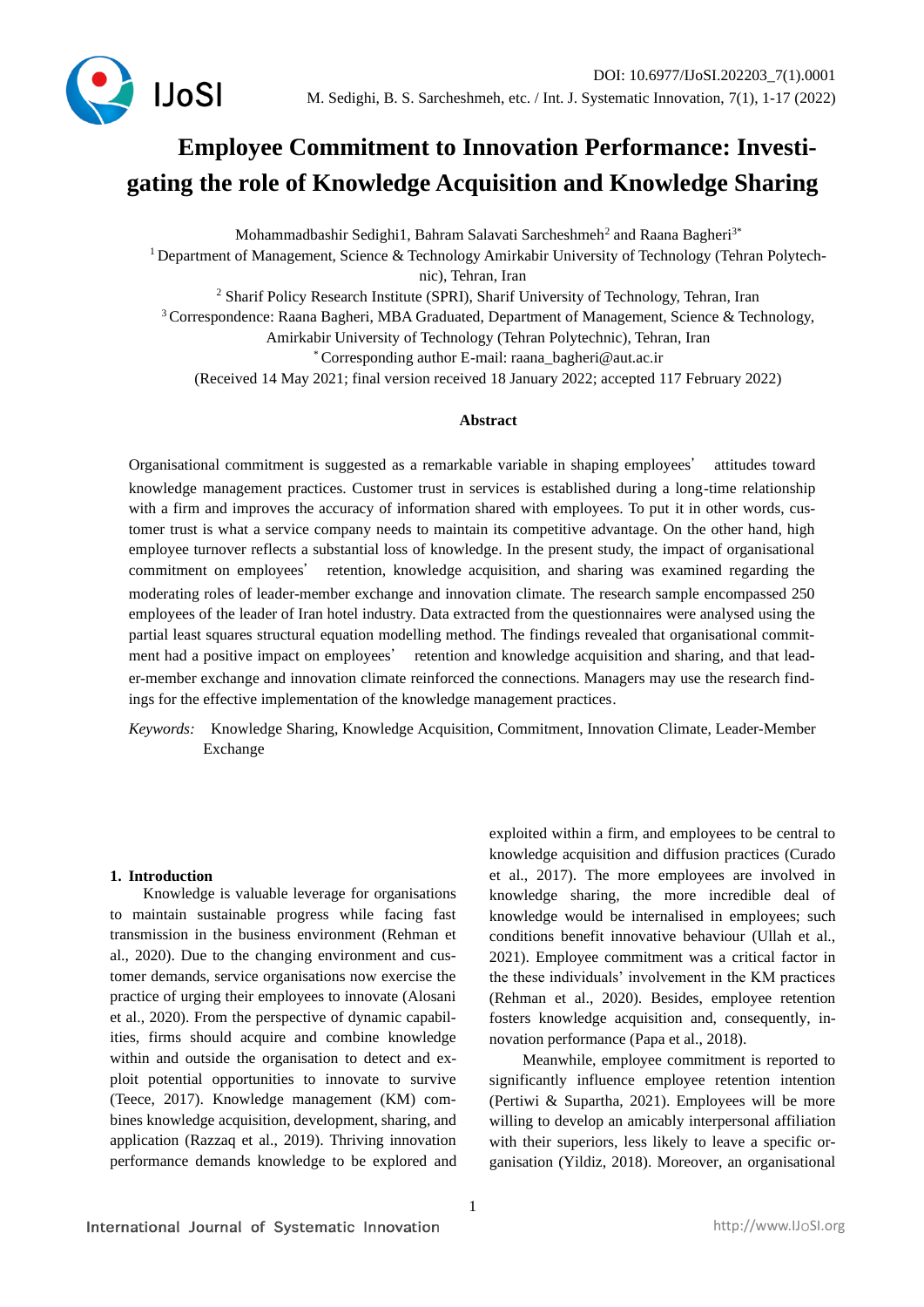

climate that inspires innovation would affect employees' intention to engage in KM-related behaviours. A propitious climate for innovation is characterised as a climate that promotes pro-social norms, persists on free influx and circulation of information, and permits justifiable failure (Jokanovic et al., 2020).

Given the critical role of the hotel sector in national and global economies (Bazazo & Alananzeh, 2020), besides the under-explored role of customer commitment and retention influence on knowledge sharing and acquisition in the hotel industry in Iran, and call for more investigations in the relation between human resources (HR) on innovation and KM (Mahmoud et al., 2021; Rasdi & Tangaraja, 2020; Shahzadi & Raja, 2021), and innovation climate potential outcome at the organisational level (Newman et al., 2020), the present study aimed to address the following research questions to fill in the research gap:

**RQ1**; How does employee commitment to the organisation affect knowledge acquisition, knowledge sharing, employee retention, and the nexus between knowledge acquisition and sharing and the connection between employee retention and knowledge sharing?

**RQ2**; Does leader-member exchange (LMX) moderate the employee commitment link to employee retention?

**RQ3**; How does the innovation climate influence employees' commitment concerning knowledge acquisition sharing?

The survey was conducted in the Iranian hotel sector context in Parsian Hotel Group. Present study findings would shed light on employee participation behaviour in KM practices.

The paper is outlined as follows: In Section 1, theoretical background, hypotheses, and conceptual research model are provided. Section 2 contains research methodology and sampling data. The hypothesis test is presented in Section 3. Theoretical and managerial implications and conclusions are presented in Section 4, and the guidelines for future researches are delineated in Section 5.

## **2. Research Background**

#### **2.1 Organisational commitment**

Oganisational commitment is theorised in various approaches since the 1960s. Porter et al. (1974) define it as the degree of an employee's identification with and engagement in a particular firm. Jonsson and Jeppesen (2013) suggested commitment as members' organisational interest and sense of belongingness to the organisation. In another approach, organisation commitment

is characterised under three subsections known as an affective, continuance, and normative commitment by Meyer and Allen (1987), adopted in the present research.

#### **2.2 Organisational Affective Commitment**

Buchanan (1974) defines affective commitment as employee commitment to the "values and goals" of a particular firm in relation to employee own values and goals and commitment to the firm for its own sake, apart from by associated fiscal value. Another approach is specified it as the employee's "emotional attachment, identification, and involvement" with the particular firm and its goals (Porter et al., 1979). Robbins (2007) described affective commitment as the extent that an employee identifies with a firm and the degree of intentions to continue his/her participation in the affiliated organisation.

#### **2.3 Organisational Normative Commitment**

Wiener (1982) describes normative commitment as an "internalised normative pressure" oriented toward firm "goals and interests" and argues that employee normative commitment is merely through believing as a "right" and moral action. Meyer and Allen (1991) supported this type of approach with their definition of "a feeling of obligation." Prestholdt et al. (1987) identified normative commitment as an essential employee driver not to terminate membership with a particular firm. Robbins (2007) explained normative commitment as an individual commitment to stay in the organisation for ethical or moral causes.

#### **2.4 Organisational Continuance Commitment**

Continuance commitment inhibits an individual from altering his/her social identity due to the recognition of massive forfeits associated with alternation (Stebbins, 1970). Becker (1960) stated continuance commitment as an employee intention to "engage in consistent lines of activity" based on the individual's perception of the "costs" corollary of ending employment. When an employee faces losses for quitting the organisation in the form of penalties and costs, continuance commitment is formed (Allen & Meyer, 1990). Continuance commitment results in a trade-off between the fiscal value of keeping membership in a particular firm and terminating the employment (Robbins, 2007).

## **2.5 Employee Retention**

Employee retention is defined as "the propensity of employees to withdraw from a particular job"(Jung et al., 2017) or the "probability of employees leaving their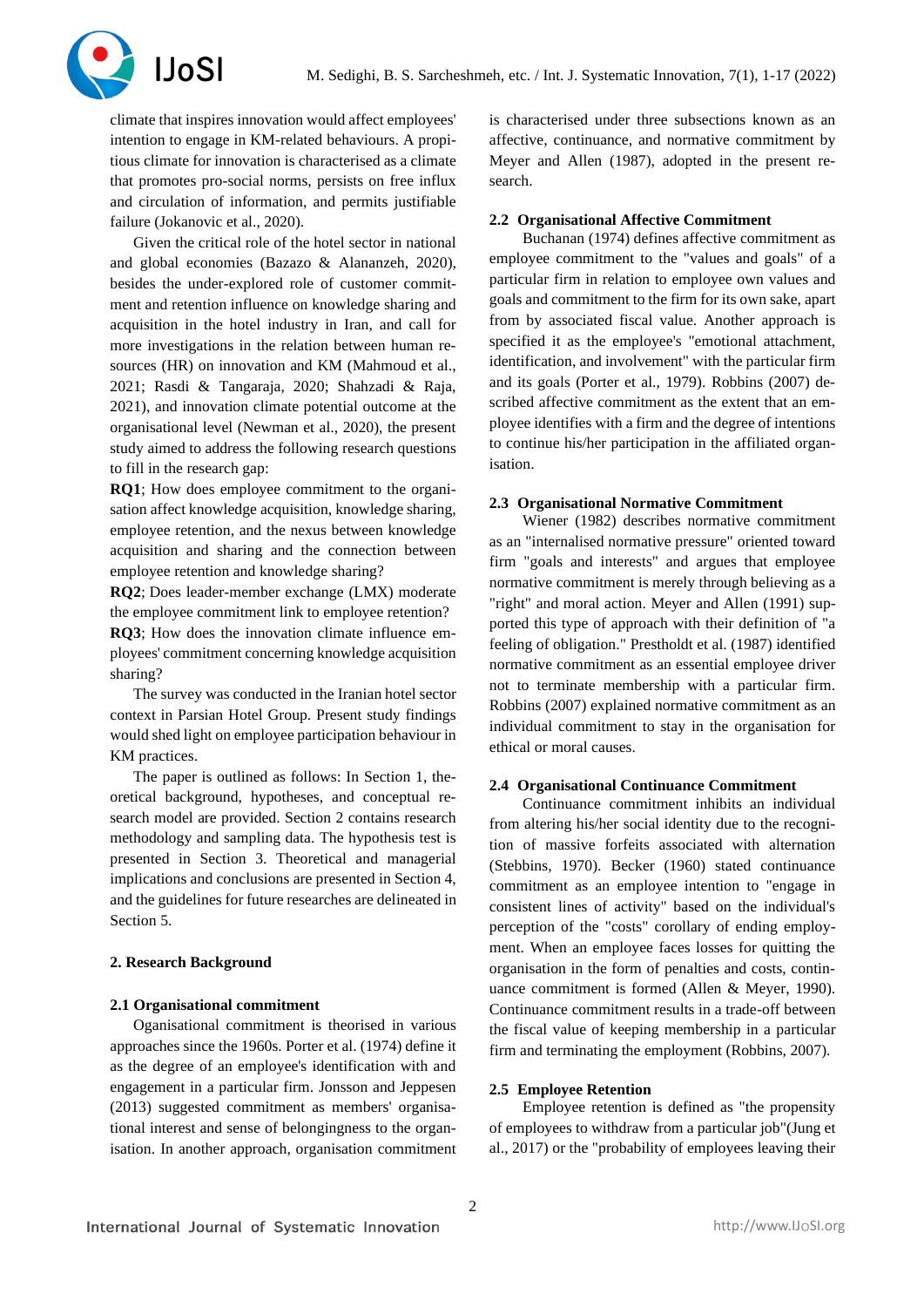

organisation" (Wynen et al., 2017). A committed employee is found to own higher proclivity to retain in a particular organisation, and retention intention kindle the employee to enrich their knowledge in the specific scope (Politis, 2003). Accordingly, provided that an employee possesses a strong sense of commitment and retention, he/she would exhibit a higher tendency to infer the necessity to acquire and integrate knowledge (Weber & Tarba, 2010).

#### **2.6 Knowledge Acquisition**

Knowledge acquisition is the process of information and knowledge collecting (Huber, 1991) and demands searching and merging information and knowledge from inside and outside of the organisation (Scuotto et al., 2017). Employees are required to contrive new solutions to devise noble products/services tailored to customers' needs (Al-Jobor et al., 2020; Vrontis et al., 2017), and acquire competitive advantages. Pertinent knowledge should be elicited either inbound or outbound of a firm and employed as well (Campanella et al., 2017).

# **2.7 Knowledge sharing**

Tendency to share the knowledge is quintessential to implement KM (Edwards, 2017) and is vital in group and organisation contexts to acquire a competitive and supreme outcome (Evwierhurhoma & Onouha, 2020). Knowledge sharing is continuous knowledge exchanging via established networks among individuals, groups setting, and organisations levels (Igwe & Ononye, 2020; Sedighi et al., 2018). Furthermore, knowledge sharing behaviour facilitates access to the information and knowledge required by organisation members for job performance (Swanson et al., 2020), and the utilisation of knowledge-based resources (Oyemomi et al., 2016) consequently enhances efficiency and lead to organisational innovation (Ullah et al., 2021).

#### **2.8 Organisational Innovation Climate**

Organisational climate is defined as shared values, beliefs, and organization atmospheres that significantly impact employees' behaviours (Martin-de Castro et al., 2013). The innovation climate provides a cultural context to enable knowledge sharing, induce creativity, and breed innovative ideas (Popa et al., 2017). The innovative climate of organisations is the degrees of innovative culture, job autonomy, organisational learning, and group cohesion in an organisational context (Balkar, 2015). Ren & Zhang (2015) describe organisation innovation climate as a support for developing innovations, including leadership for promoting innovation, infrastructure for appraising ideas, and adequate financial support for promoting innovation. A perceived work climate for innovation incites an employee's innovative behaviour (Park & Jo, 2018). Provided by an innovative climate, when a team is confronted with a particular project dilemma, the members may participate in their work teams aggressively and communicate with each other openly to find out appropriate solutions (Liu et al., 2012). On this ground, the presence of an innovation climate is conducive to higher organisational performance (Shanker et al., 2017).

#### **2.9 Leader-member exchange (LMX)**

LMX is an extension of employee perception of being supported by his/her associated supervisor (Tubay, 2019). LMX theory shows how the leaders connected with employees impacting employees' attitudes and performance in the ascribed jobs (Graen & Uhl-Bien, 1995). Bhal and Ansari (1996) introduced two dimensions of LMX, "perceived contribution and affection." Dienesch and Liden (1986) consider LMX a three-dimensional factor, perceived contribution, loyalty, and affection. The four-dimensional LMX model; however, included "incorporating contribution (perception of the current level of work-oriented activity each number puts forth toward the mutual goals of the LMX dyad (loyalty) the expression of public support for the goals and personal character of the number of the dyad), affect (the mutual affection leader-member dyad have for each other based preliminary on the interpersonal reaction), and professional respect (perception of the degree to which each member of the dyad has built a reputation within and /or outside the organisation)" (Liden & Maslyn, 1998). The four-dimensional LMX model is adopted in the present research.

LMX can be perceived within the high to low spectrum. The highest level of LMX can be attributed to trust, mutual respect, reciprocal obligations between leader and member (Loi et al., 2014), and employees' more precise understanding of organisation value (Kasekende et al., 2016). Under such desirable ambiance, employees may experience higher motivation and satisfaction than those who perceived a lower level of support from pertinent managers (DeConinck, 2011; Rockstuhl et al., 2012). Owing to more outstanding interpersonal and psychological support, organisational resources granting, and higher autonomy awarding to the employee by the leaders in a high-quality LMX context, generating innovative ideas would be highly likely (Parzefall et al., 2008).

# **3. Hypotheses and conceptual research model**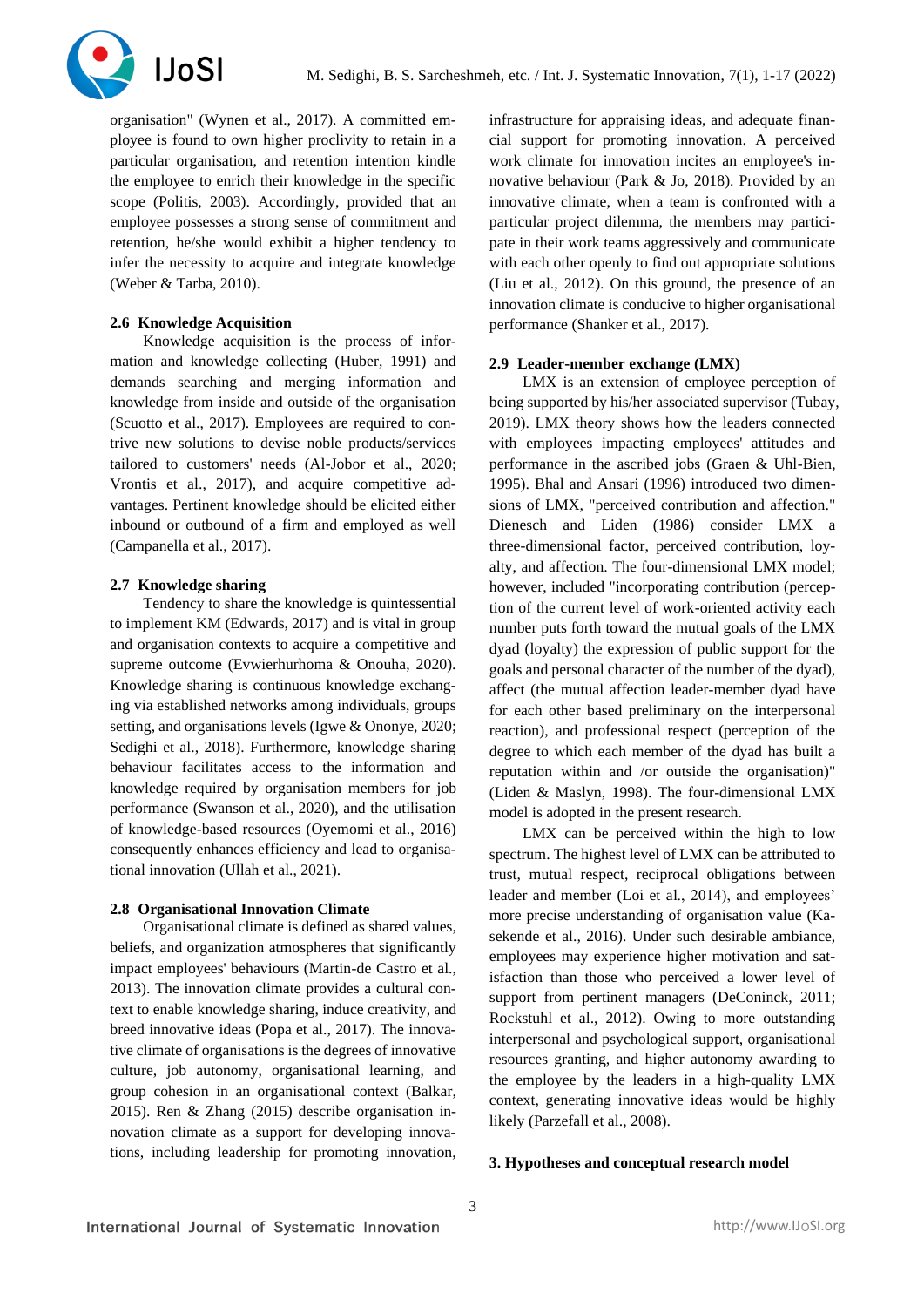

Organisational commitment predicts the various scope of work such as organisational citizenship behaviour (Sheikh & Aghaz, 2019), quality of performing the ascribed job (Atmojo, 2015), higher level of engagement (Albdour & Altarawneh, 2014), and the quality of provided service (Dhar, 2015a). Individuals with higher emotional attachment prioritize the organisational objective over their interests and desires. Moreover, they are predisposed to take part in KM practices (Ahmed et al., 2018; Gopinath, 2019) and inclined to share their knowledge with their colleagues (Curado & Vieira, 2019; Imamoglu et al., 2019; Naeem et al., 2019; Rasdi & Tangaraja, 2020; Rehman et al., 2020).

Accordingly, the following hypothesis was proposed:

**H1**. Organisational commitment positively affects knowledge sharing.

Whether information and knowledge are acquired from the inside sources, through organisation instructions on processes or information transferred to them from counterparts, or outside sources such as competitor or market data, in knowledge acquisition behaviour, employees' capabilities and motivation play a vital role (Senge, 2006). However, knowledge acquisition is accompanied with tension in the organisation, which should be inspired through human resource management (HRM) practices (Chesbrough et al., 2014) in processes and activities increasing job security, commitment, and risk-taking behaviour (Wright & Nishii, 2007). Previous studies reported a positive link between knowledge acquisition strategies and employee commitment (Bogers et al., 2018; Khoa & Hoa, 2021).

Accordingly, the following hypothesis was proposed:

**H2.** Organisational commitment positively affects knowledge acquisition.

Knowledge acquisition demands well-established information technology, along with auspicious culture and leadership support that motivate information sharing (Aujirapongpan et al., 2010). Meanwhile, studies suggested knowledge acquisition positively affects attitude towards knowledge sharing (Oye et al., 2011; Chang & Shih, 2010).

Accordingly, the following hypothesis was suggested:

**H3.** Knowledge acquisition positively affects knowledge sharing.

Promoting innovation climates is employee's satisfaction, engagement, and commitment tailwind (Kim & Fernandez, 2017). Organisational commitment, enabled by a positive social climate that stimulates creativity, information adoption, knowledge sharing, and innovation, acts as stimuli for employees to fulfil the firm goals (Jokanovi et al., 2018; Popa et al., 2017; Soto-Acosta et al., 2017; Zywiolek et al., 2021). Innovation climate is a critical factor in establishing a favourable attitude toward KM and succeeding action of embracing KM practices (Ullah et al., 2016), knowledge sharing (Edu-Valsania et al., 2016), and innovative behaviour (Dhar, 2015b). These factors can be achieved by prompting employee's desire for innovation, authorising risk-taking behaviour, and promoting his/her confidence and safety (Kang et al., 2016).

Accordingly, the following hypotheses were proposed: **H1-1.** Innovation climate as moderator positively affects organisational commitment and knowledge sharing.

**H2-1.** Innovation climate as a moderator positively affects organisational commitment and knowledge acquisition.

High turnover in the hotel industry is a long-standing discussion. Turnover costs could be narrowed to decline of knowledge and experience massively, risk the customer satisfaction, and jeopardise the brand loyalty and image (Dusek et al., 2014). The key to shrinking employee turnover is boosting employee commitment (Arini, 2019) as highly committed employees tend to show high-quality performances and low turnover rates (Akbar et al., 2017). According to some studies, organisational commitment significantly engenders employee retention (Dewi & Riana, 2019; Naz et al., 2020; Putra et al., 2020).

Accordingly, the following hypothesis was proposed:

**H4.** Organisational commitment positively affects employee retention intention.

Employee retention is widely believed to be beneficial to an organisation's knowledge transfer outcome. Employee turnover will be negatively associated with knowledge transfer (Martin-Perez & Martin-Cruz, 2015) and absorptive capacity (Larkin & Burgess, 2013).

Accordingly, the following hypothesis was proposed:

**H5.** Employee retention intention positively affects knowledge sharing.

The concepts of LMX antecedent on employee turnover intentions is an ongoing and prominent issue in HRM (Yildiz, 2018). The higher the employees' perception of the support from leaders, the higher the employees' loyalty to the firm (Kim & Yi, 2019). LMX has a psychological impact on the employee, evinced in employee developing organisational identification, compassion, satisfaction, job embeddedness, and retention intention (Dechawatanapaisal, 2018; Park & Lee, 2020).

Accordingly, the following hypothesis was proposed: **H5-1.** LMX as a moderator positively affects organisational commitment and employee retention intention**.**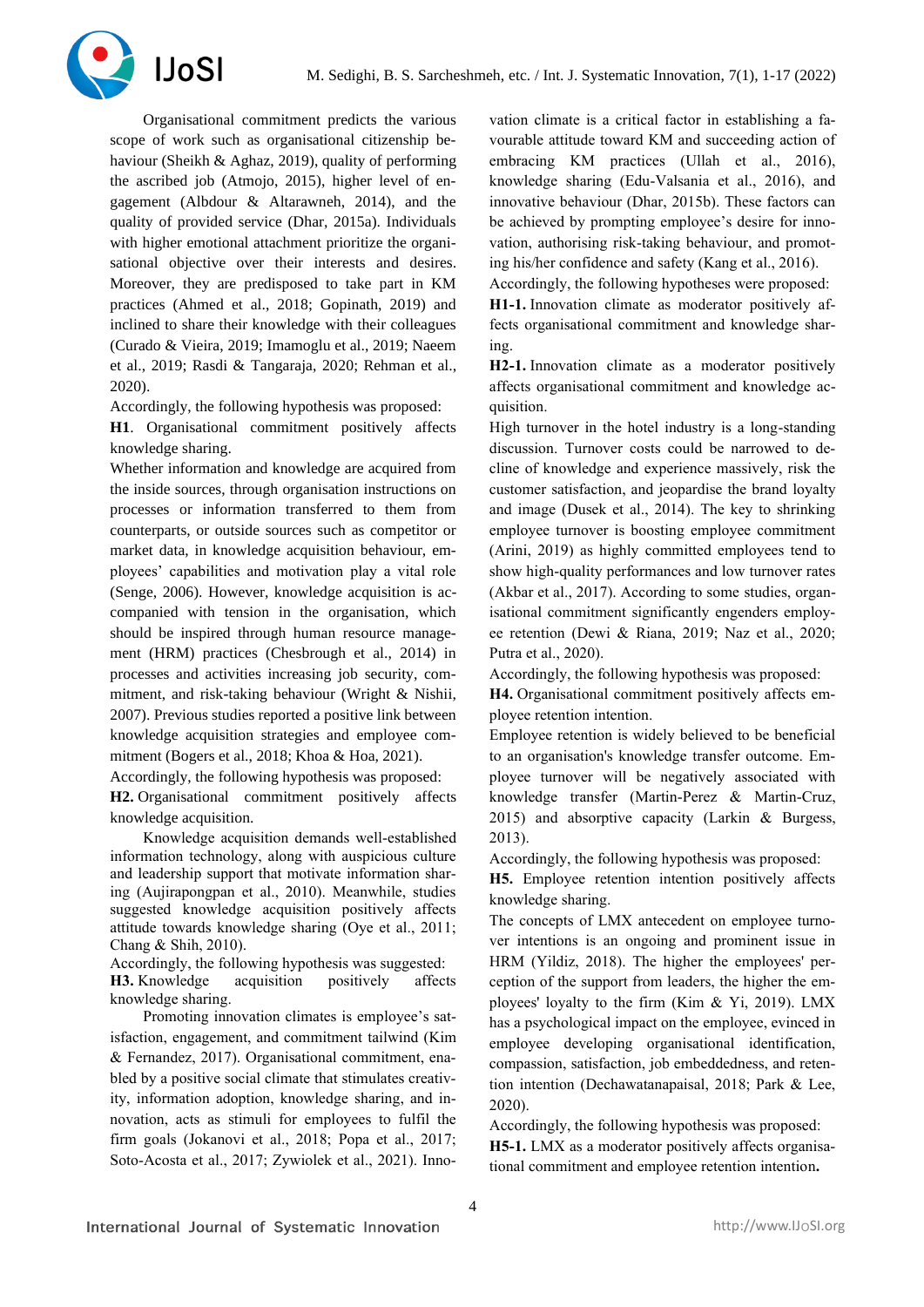



**Figure 1.** Study Proposed Model

## **4. Research Methodology:**

The study population is 400 employees of Parsian Hotel Group, and according to Cochran's sample size formula, the sample size was calculated (Equation 1) (Cochran, 1977). Minimum approvable sample size with  $z=1.96$ ,  $p=q=0.5$ , and  $d= 0.05$  and  $N=400$  was estimated to be 200 persons.

$$
n=\frac{\frac{z^2pq}{d^2}}{1+\frac{1}{N}\Big[\frac{z^2pq}{d^2}-1\Big]}=\frac{\frac{1.96^2\times 0.5\times 0.5}{0.05^2}}{1+\frac{1}{400}\Big[\frac{1.96^2\times 0.5\times 0.5}{0.05^2}\Big]}{(1)}
$$

Therefore, a sample of 250 employees was randomly selected. The fieldwork and questionnaire tools were applied for data collection to test the research hypotheses. A partial least squares structural equation method (PLS-SEM) was adopted to analyse the proposed model. The method is a practical approach to analyse relationships of a complex construct with many indicators, latent variables, and constructs (Hair et al., 2011). PLS-SEM is more accurate in analysing the reliability and validity in a model with moderating effect (Marcoulides et al., 2009). PLS-SEM can analyse the measurement and structural model as well as the model's prediction competency (Henseler et al., 2009).

## **4.1 Research setting**

In the present research, when questions were modified and confirmed by experts, the questionnaires were used . Minor changes were made to the questionnaires based on the pre-test. Finally, 48 questions were included and submitted to the participants. The main dimensions were knowledge sharing, innovation climate, knowledge acquisition, LMX, organisational affective, normative and continuous commitment, employee retention. Measurements are evaluated on a five- point Likert scale (i.e., "1"=strongly disagree; "5" = strongly agree). Furthermore, five questions about gender, age, level of education, job title, and years of experience were included in the questionnaire (see table 1).

| Variables                    | Questions                                                                                                                                       | Reference            |
|------------------------------|-------------------------------------------------------------------------------------------------------------------------------------------------|----------------------|
| Organizational<br>commitment | Organizational Affective Commitment Scale items (OAC)<br>OAC1. I enjoy spending the rest of my work life with Parsian Hotel                     | Allen & Meyer, 1990  |
|                              | <b>Group</b><br>OAC2. I gladly discuss Parsian Hotel Group with others communities.                                                             |                      |
|                              | OAC3. I account Parsian Hotel Group's problems are my own.                                                                                      |                      |
|                              | OAC4. I could quickly become accustomed to working for another Hotel<br>than Parsian Hotel Group (Reverse).                                     |                      |
|                              | OAC5. I don't assume, I am 'part of the family' at Parsian Hotel Group<br>(Reverse).                                                            |                      |
|                              | OAC6. I don't assume, I 'emotionally attached' to Parsian Hotel Group                                                                           |                      |
|                              | (Reverse).<br>Organizational Normative Commitment (ONC)                                                                                         |                      |
|                              | ONC1. I believe that nowadays employees move from one firm to another                                                                           |                      |
|                              | too often<br>ONC2. I do not believe that an individual should always be firmly loyal                                                            |                      |
|                              | to the firm she'he is working in (Reverse).<br>ONC3. I keep working for Parsian Hotel Group because I opine loyalty is                          |                      |
|                              | an important issue and I feel a great sense of moral obligation to stay at<br>my current job.                                                   |                      |
|                              | ONC4. I would not consider job offer from another firm, even for better                                                                         |                      |
|                              | job, because I feel it is not right to leave Parsian Hotel Group.<br>ONC5. "Things were better" at the time when employees remain with one      |                      |
|                              | firm for most part of their careers life.<br>ONC6. I do not support being 'company man' or 'company woman' as a                                 |                      |
|                              | justifiable decision anymore (Reverse).                                                                                                         |                      |
|                              | Organizational Continuance Commitment (OCC)<br>OCC1. I am not afraid of the consequences of accepting one job offer from                        |                      |
|                              | another firm (Reverse).<br>OCC2. It would not be easy for me to leave Parsian Hotel Group right                                                 |                      |
|                              | now.                                                                                                                                            |                      |
|                              | OCC3. Leaving Parsian Hotel Group now is too costly for me.<br>OCC4. Staying with Parsian Hotel Group for me at the moment is due to            |                      |
|                              | both necessity and desire.<br>OCC5. If I decide about terminating my job in Parsian Hotel Group, only                                           |                      |
|                              | a few options would be available to me.<br>OCC6. Benefits offered by another firm may not be on par with what I                                 |                      |
|                              | have here.                                                                                                                                      |                      |
| Employee                     | R1. I am seeking to find another job outside of Parsian Hotel Group.                                                                            | Mak & Sockel, 2001   |
| Retention<br>Intention       | (reversed)<br>R2. I would switch to another firm with an excellent management. (reversed)                                                       |                      |
|                              | R3. I would be willing to accept another job offer with even slightly better<br>job position. (reversed)                                        |                      |
|                              | R4. As soon as I find a better paid job in another firm, I would leave my<br>job at Parsian Hotel Group. (reversed)                             |                      |
| Knowledge                    | AKS1. I believe that it is prominent to share knowledge with Parsian Hotel                                                                      | Yuen & Majid, 2007   |
| Sharing                      | Group for the benefit of all.<br>AKS2. I happily share my knowledge in the case of requests of other Parsian                                    |                      |
|                              | Hotel Group members.<br>AKS3. I would be glad to share my knowledge with other colleagues at                                                    |                      |
|                              | Parsian Hotel Group.                                                                                                                            |                      |
|                              | AKS4. I opine that co-workers should share knowledge only when they<br>request it. (reversed)                                                   |                      |
|                              | AKS5. I support the idea that "sharing is caring".<br>AKS6. Sharing information with peer workers should be avoided when it is                  |                      |
|                              | possible. (reversed)                                                                                                                            |                      |
| Knowledge                    | KA1-I am actively seeking information about changes in the marketplace.                                                                         | Darroch, 2003;       |
| Acquisition                  | KA2- I take delight in learning new ideas to improve the use of knowledge<br>concerning my job.                                                 | Hwang et al., 2018   |
|                              | KA3-I feel comfortable asking others for data to make it possible for me to<br>handle my job better.                                            |                      |
| Innovation                   | ICI1. Applying new ways to do our job is accepted and tolerated in Parsian                                                                      | Amabile et al., 1996 |
| Climate                      | Hotel Group.<br>ICI2. In Parsian Hotel Group, workers are willing to seek new and unusual                                                       |                      |
|                              | solutions.<br>ICI3. I would receive our manager's support if we wanted to try new methods                                                       |                      |
|                              | to do our job.                                                                                                                                  |                      |
|                              | ICI4. I can discuss the methods and procedures openly within our workgroup.<br>ICI5. More often, we receive the resources needed to do our job. |                      |
|                              | ICI6. My line of work is currently challenging.<br>ICI7. I feel free to make a change in how I am carrying out my job.                          |                      |
|                              | ICIS. Usually, I have too much on my plate to handle in too little time<br>(Reverse).                                                           |                      |
|                              | ICI9. All in all, the working environment in Parsian Hotel Group is                                                                             |                      |
|                              | innovative.<br>ICI10. In general, the working environment in Parsian Hotel Group is                                                             |                      |
|                              | effective.                                                                                                                                      |                      |
| LMX                          | LMX1. I usually know how to satisfy my manager or supervisor with what<br>I do at my job.                                                       | Graen & Uhl-Bien.    |
|                              | LMX2. My manager or supervisor understands my job requirement and                                                                               | 1995                 |
|                              | problems.<br>LMX3. My manager or supervisor recognize my potential.                                                                             |                      |
|                              | LMX4. My manager or supervisor uses his or her authority to help me to<br>overcome mv work issues                                               |                      |
|                              | LMX5. My manager or supervisor uses his or her authority to "bail you out"                                                                      |                      |
|                              | at his or her expense.<br>LMX6. I would defend my manager or supervisor decision in his/her absence.                                            |                      |
|                              | LMX7. I perceive my working relationship with my manager or supervisor<br>as favourable.                                                        |                      |

## **4.2 Data Analyses**

The reliability of the questionnaires content analysed and confirmed by experts. For the present model, in pre-test, Cronbach's alpha coefficient is 0.912. The contents of 250 questionnaires were analysed to evaluate the proposed model. To fit assess the measuring model, three criteria such as reliability, convergent, and discriminant validity are extracted. Reliability is assessed by factor loads in terms of Cronbach's alpha and composite reliability and convergent and discriminant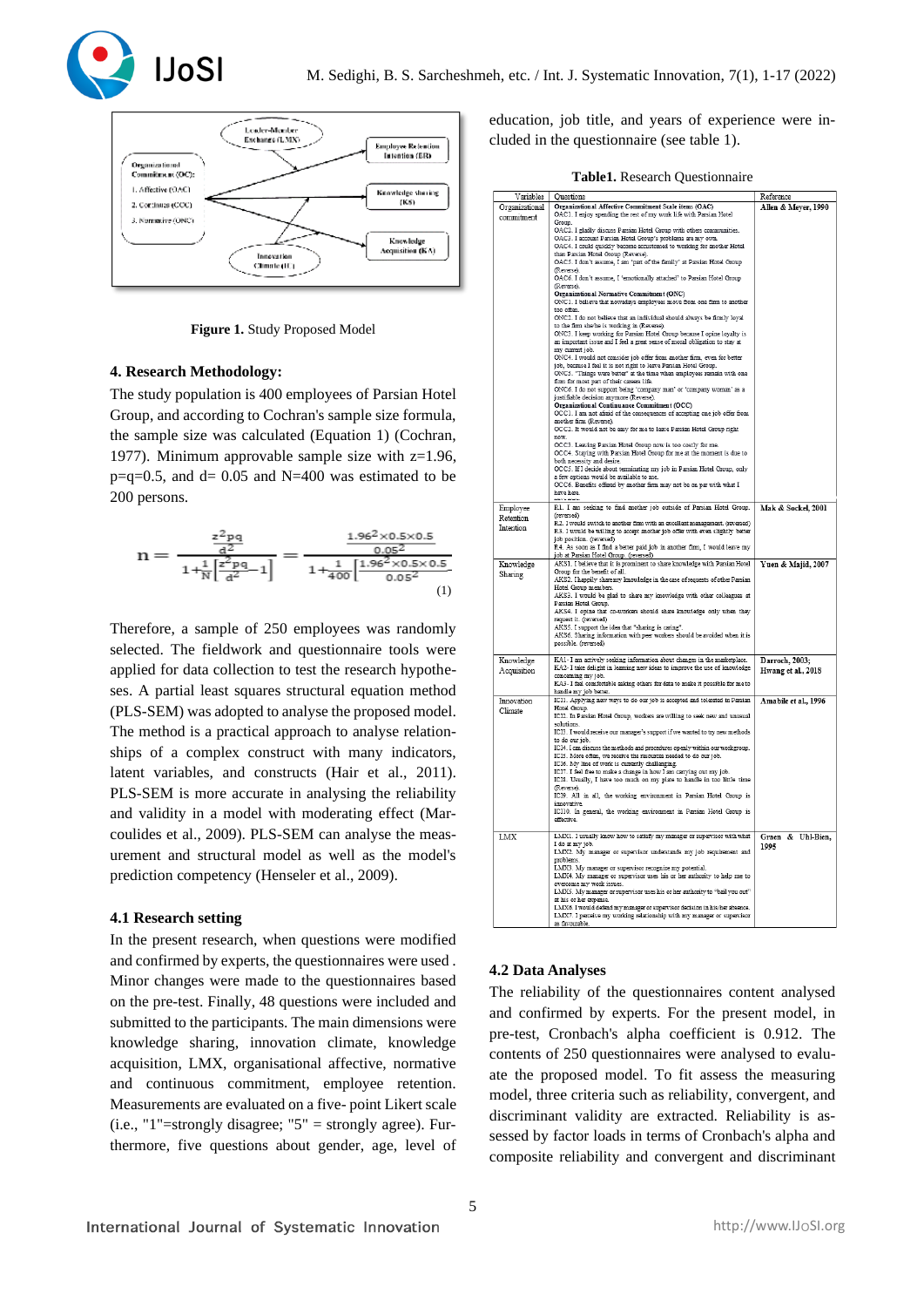

validity by assessing average variance extracted (AVE) factor (Chin, 1998). The structural model latent variables are examined along with the relationships between them. To assess the structural fit criteria such as  $\mathbb{R}^2$  and  $Q<sup>2</sup>$  will be considered. The general model fit analysis includes measuring model and structural model and when it is confirmed, fit assessment is completed. It is indicated under the goodness of the fit (GOF) criteria (Tenenhaus et al., 2005).

## **4.3 Respondents**

The study sample in the present paper is 250 employees of Parsian Esteghlal International Hotel. Table 2 summarised the demographic characteristics of the responders.

**Table 2.** Demographic profile of responders (N=250)

|            | <b>Characteristics of The Responders</b> | Frequency | Percent |
|------------|------------------------------------------|-----------|---------|
| Gender     | Female                                   | 109       | 44      |
|            | Male                                     | 141       | 56      |
| Age        | Under 25                                 | 40        | 16      |
|            | Between 26-35                            | 64        | 25.6    |
|            | Between 36-45                            | 76        | 30.4    |
|            | Between 46-55                            | 40        | 16      |
|            | over56                                   | 30        | 12      |
| Education  | Associate and Less                       | 11        | 4.4     |
|            | Bachelor                                 | 103       | 41.2    |
|            | Master                                   | 116       | 46.4    |
|            | PhD                                      | 20        | 8       |
| Job Titles | Junior Staff                             | 115       | 46      |
|            | Head Waiter                              | 60        | 24      |
|            | Supervisor                               | 50        | 20      |
|            | Manager                                  | 25        | 10      |
| Years of   | Less than 1 year                         | 15        | 6       |
| Experience | $1-5$ years                              | 85        | 34      |
|            | $6-10$ years                             | 120       | 48      |
|            | Over 10 years                            | 30        | 12      |
| Total      |                                          | 250       | 100     |

Descriptive statistics have been shown in table 3. Data average fluctuates from 3.3 to 4.2. Organisation normative commitment has a maximum average and organisation affective commitment has a minimum average. The data range is high and less than 4. Innovation climate variable has the least range and the organisation normative commitment variance is less than other variables which imply the unity of opinion of participants. Mode indicate that majority of participants choose strongly agreed within the options.

**Table 3.** Construction Variables Descriptive Analysis **Construction**<br>Variables  $\overline{\text{Min}}$  $\overline{\text{O}}$  $\overline{\mathbf{A}\mathbf{v}}$ Mod  $\overline{\text{SD}}$ Var Range Max  $\frac{1}{250}$  $3396$  $5000$  $1312$  $1720$  $4000$  $1000$ Organisation<br>affective :ommitr  $\overline{250}$ Organisation 3.978 5.000 0.827  $0.68$ 4.000 1.000 5 continuous commitment<br>Organisation  $\overline{250}$ 4,172  $5,000$  $0,717$  $0.513$  $4,000$  $1,000$ normative commitment Employee<br>retention 250 4,073 5,000 0,813 0,662 4,000 1,000  $\overline{5}$ intention  $K$ nowlado  $\overline{250}$  $3.615$  $5.000$  $1.136$  $1.291$ 4.000  $1000$ τ acquisition  $3,667$ knowledge  $\overline{250}$ 3.85  $5.000$ 0.995 0.912  $1.333$ 3 sharing<br>Innovation  $\overline{250}$  $4,000$ 5,000 0,971 0,942 3,400 1,600 5 climate<br>LMX  $\frac{250}{ }$ 3.558  $5.000$  $1.261$ 1.590 4.000 1.000  $\overline{5}$ 

#### **5. Measurement Model Fit Analyse**

The relation between latent variables and constructs exhibit in loading factor. Loading Factor less than 0.3 is not desirable, between 0.3 and 0.6 is approvable, and above 0.6 is desirable (Kline, 2011). However, the main criterion to analyse the loading factor is t-value statistics. If the t-test statistic is higher than the critical value of  $t_{0.05}$  i.e. 1.96, thus loading factor is statistically significant.

According to the measurement model shown in table 4, all loading factors are higher than 0.3, which indicate acceptable correlations between observable variables and their latent variables. Also, according to measurement model bootstrapping results, t-statistic for all variables is higher than a critical amount of 1.96.

Cronbach's alpha higher than 0.7 is approvable. Composite reliability measures the sufficiency of items of latent factor (Werts et al., 1974), with Composite reliability higher than 0.7, the internal consistency is confirmed (Nunnally, 1994). Composite reliability is more reliable criteria than Cronbach's alpha (Vinzi et al., 2010). As per table 4, Cronbach's alpha and composite reliability of all variables are in acceptable level.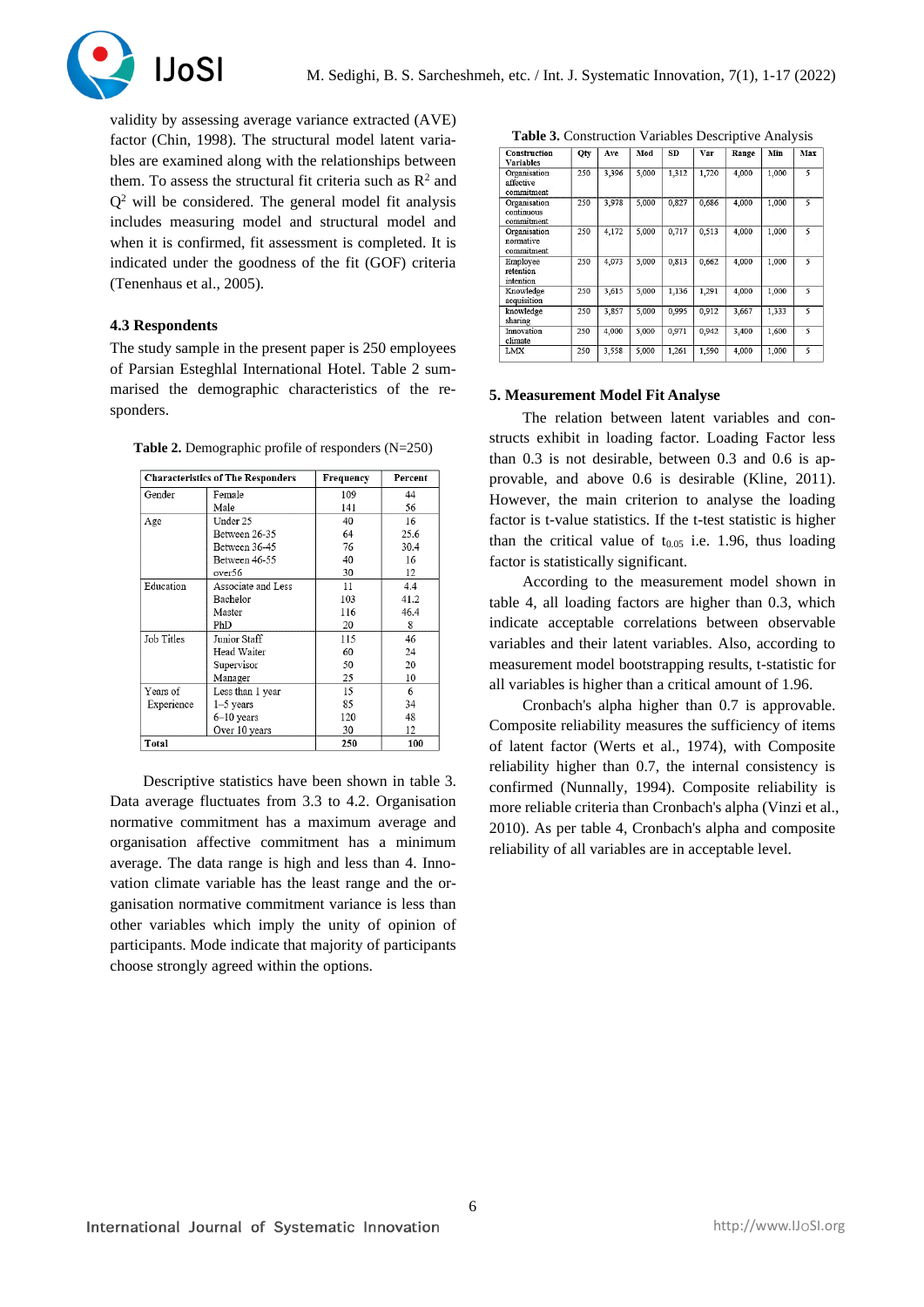

| <b>Variables</b>                                                          | <b>Indicator</b> | Factor<br>loads | Significance<br>factor | Cronbach's<br>Alpha | Composite<br><b>Reliability</b> |
|---------------------------------------------------------------------------|------------------|-----------------|------------------------|---------------------|---------------------------------|
|                                                                           |                  |                 |                        |                     |                                 |
| <b>Organizational Commitment</b>                                          |                  |                 |                        |                     |                                 |
| Organisational Affective Commitment<br>Organisation continuous commitment | OAC<br>occ       | 0941<br>0.958   | 104.720<br>190.473     | 0.949               | 0.967                           |
| Organisation normative commitment                                         | ONC              | 0.960           | 185.888                |                     |                                 |
| <b>Employee Retention Intention</b>                                       | $\overline{R1}$  | 0.905           | 56.176                 |                     |                                 |
|                                                                           | R <sub>2</sub>   | 0.897           | 62.513                 | 0.821               | 0.884                           |
|                                                                           | R3               | 0.861           | 49.055                 |                     |                                 |
|                                                                           | R <sub>4</sub>   | 0.540           | 6.408                  |                     |                                 |
| Knowledge Acquisition                                                     | KA1              | 0.879           | 67.882                 |                     |                                 |
|                                                                           | KA <sub>2</sub>  | 0.797           | 25.546                 | 0.683               | 0.824                           |
|                                                                           | KA3              | 0.656           | 10.308                 |                     |                                 |
| <b>Knowledge Sharing</b>                                                  | AKS1             | 0.868           | 49.393                 |                     |                                 |
|                                                                           | AKS <sub>2</sub> | 0.860           | 34.622                 |                     |                                 |
|                                                                           | AKS <sub>3</sub> | 0.853           | 43.595                 | 0.912               | 0.933                           |
|                                                                           | AKS <sub>4</sub> | 0.882           | 51.441                 |                     |                                 |
|                                                                           | AKS 5            | 0.884           | 51.119                 |                     |                                 |
|                                                                           | AKS <sub>6</sub> | 0.652           | 15.092                 |                     |                                 |
| <b>Innovation Climate</b>                                                 | ICI1             | 0.744           | 24.739                 | 0.941               | 0.952                           |
|                                                                           | IC <sub>12</sub> | 0.831           | 27.745                 |                     |                                 |
|                                                                           | IC <sub>13</sub> | 0.399           | 5.754                  |                     |                                 |
|                                                                           | ICI4             | 0.841           | 34.357                 |                     |                                 |
|                                                                           | <b>ICI5</b>      | 0.860           | 43.121                 |                     |                                 |
|                                                                           | ICI6             | 0.851           | 39.026                 |                     |                                 |
|                                                                           | ICI7             | 0.887           | 53.087                 |                     |                                 |
|                                                                           | IC <sub>18</sub> | 0.885           | 51.872                 |                     |                                 |
|                                                                           | ICI9             | 0.889           | 48.452                 |                     |                                 |
|                                                                           | <b>ICI10</b>     | 0.893           | 54.599                 |                     |                                 |
| <b>LMX</b>                                                                | LMX1             | 0.806           | 27.184                 | 0.932               | 0.945                           |
|                                                                           | LMX2             | 0.743           | 20.733                 |                     |                                 |
|                                                                           | LMX3             | 0.904           | 63.591                 |                     |                                 |
|                                                                           | LMX4             | 0.866           | 48.746                 |                     |                                 |
|                                                                           | LMX5             | 0.865           | 53.986                 |                     |                                 |
|                                                                           | LMX6             | 0.916           | 64.409                 |                     |                                 |
|                                                                           | LMX7             | 0.798           | 28.971                 |                     |                                 |

**Table 4.** Measurement Model

Convergent validity measures the extent of correlation of multiple indicators of the subjected construct and it is reported in term of AVE factor and should be higher than 0.5 (Fornell & Larcker, 1981). As table 5 shows all AVEs are higher than 0.5, which verify the convergent validity of variables.

Discriminate validity manifests the degree to which the particular construct has digressed from other constructs. To analyse the discriminant validity, the square root of AVE should be extracted (Fornell & Larcker, 1981). Numbers on the main matrix diagonal in table 5 show the discriminant validities. As table 5 reported, discriminant validities are desirable.

| <b>Variables</b>                  | AVE.  | OC.   | <b>LMX</b> | IC.   | ER    | KA    | KS    |
|-----------------------------------|-------|-------|------------|-------|-------|-------|-------|
| Organizational Commitment (OC)    | 0.908 | 0.953 |            |       |       |       |       |
| LMX                               | 0.713 | 0.718 | 0.845      |       |       |       |       |
| Innovation Climate (IC)           | 0.673 | 0.699 | 0.618      | 0.820 |       |       |       |
| Employee Retention Intention (ER) | 0.665 | 0.632 | 0.709      | 0.765 | 0.815 |       |       |
| Knowledge Acquisition (KA)        | 0.612 | 0.625 | 0.678      | 0.672 | 0.653 | 0.783 |       |
| Knowledge Sharing (KS)            | 0.701 | 0.786 | 0.708      | 0.784 | 0.724 | 0.653 | 0.837 |

**Table 5.** Convergent and Discriminant Validity

# **6. Structural Model Fit Assessment:**

 $R<sup>2</sup>$  is the criteria to connect the measurement model to the structural model and indicate the effect of an exogenous variable on the endogenous variable (Chin, 1998).  $R^2$  measured to 0.19, 0.33 and 0.67 is considered as weak, moderate and substantial, with

higher R<sup>2</sup> means more appropriate model fit (Henseler et al., 2009).

Structural model quality is measured by  $Q^2$ .  $Q^2$  is measured by blindfolding method and shows the reflective endogenous variables prediction power or accuracy of the adjusted model (Henseler et al., 2009) and value greater than zero is approvable (Stone, 1974; Geisser, 1975).  $Q^2$  amounted to 0.02, 0.15 and 0.35 is considered as weak, moderate and substantial (Henseler et al., 2009). In table 4,  $\mathbb{R}^2$  and  $\mathbb{Q}^2$  of the model have been indicated.

GOF is a criterion to assess the general model performance and specify whether the model is fit or not (Tenenhaus et al., 2005). GOF amounted to 0.01, 0.25 and 0.36 is considered as weak, moderate and substantial.

As per table 6, GOFs calculated from three steps analysis is higher than 0.36, which indicates the general model is substantial.

| Step   | <b>Variables</b> | $\mathbb{R}^2$ | $\mathbf{O}^2$ | <b>GOF</b> |
|--------|------------------|----------------|----------------|------------|
| Step 1 | ER               | 0.401          | 0.248          | 0.652      |
|        | KА               | 0.525          | 0.302          |            |
|        | <b>KS</b>        | 0.841          | 0.547          |            |
| Step 2 | <b>ER</b>        | 0.511          | 0.315          | 0.692      |
|        | KA               | 0.663          | 0.376          |            |
|        | <b>KS</b>        | 0.842          | 0.547          |            |
| Step 3 | ER               | 0.528          | 0.321          | 0.655      |
|        | KА               | 0.676          | 0.373          |            |
|        | ΚS               | 0.856          | 0.554          |            |

Harman's single-factor approach was applied to test common method variance. The common method bias verifies the internal validity of the self-reported survey, which is emerged if the majority of variances loaded in unique factor for all questionnaire items (Sharma et al., 2009). As per Kaiser Criteria, four factors were apparent in the un-rotated factor structure that explained 76.524% of the variance. In the present study, the first-factor variance is 45%, indicating that common method variance is not confounding the interpretation of the study result.

## **7. Study Hypothesis Test**

The structural analysis has been applied in three steps by PLS. In step 1, the connections between main variables KS, KA, ER, OC without moderators (IC, LMX) are analysed; in step 2 direct impacts of moder-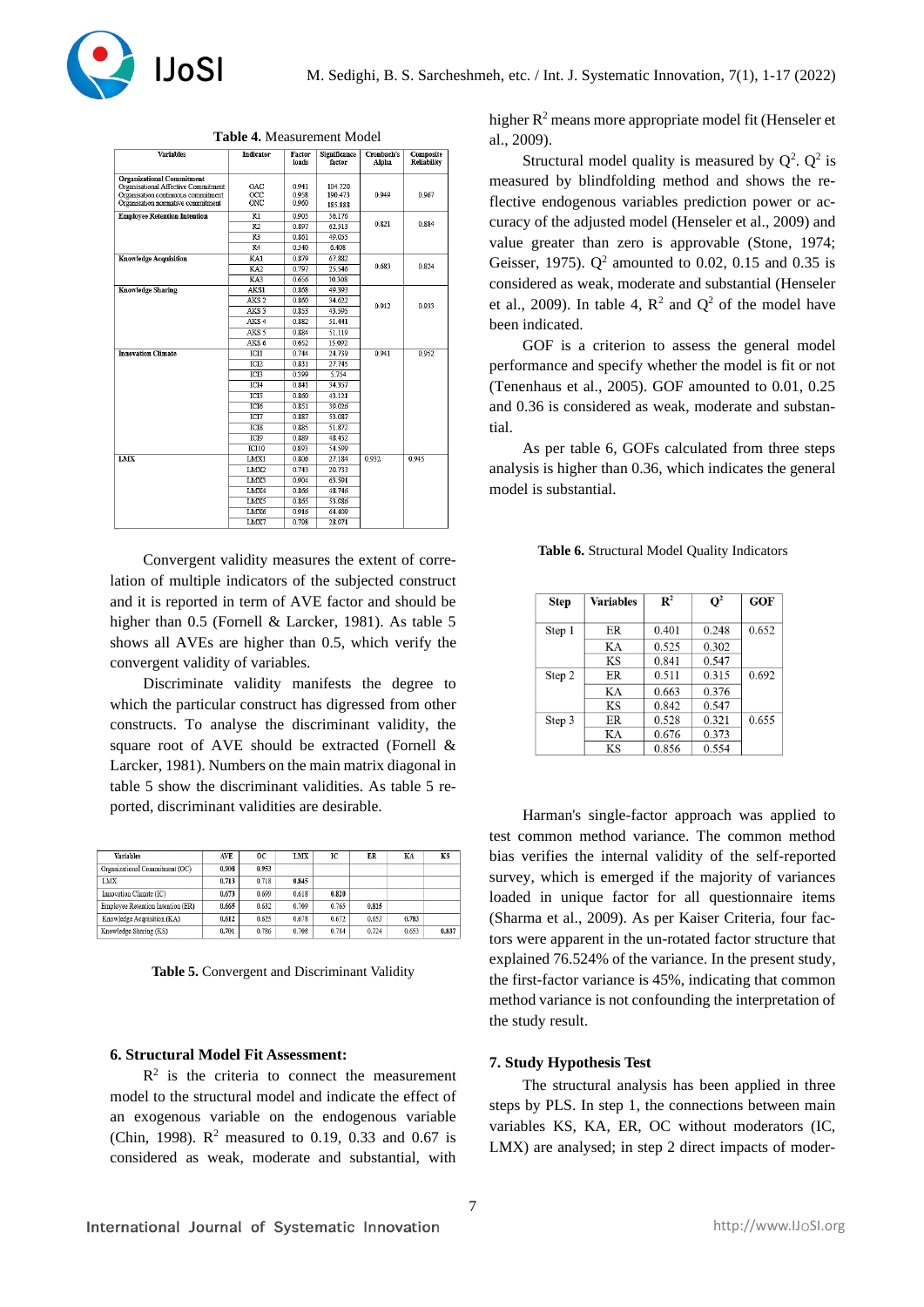

ators (IC, LMX) also are assessed, and in step 3, the model considering OC×IC and OC×LMX effects are tested.

OC effect on ER has been analysed in 3 steps. As per table 7 in the first step, OC to ER analysis ( $\beta$ =0.63, p<0.001) shows a positive and significant effect of OC to ER (H4 supported). In step 2, considering the LMX the test results are as follows; OC on ER (β= 0.16, p<0.05), LMX on ER (β= 0.58, p<0.001) which indicate the positive and significant effect of OC and LMX on ER. And finally, in step 3, entering the LMX and analysing OC×LMX on ER reports ( $β=0.14$ ,  $p<0.05$ ) which specifies the positive and significant effect of OC×LMX on ER (H5-1 supported).

OC effect on KA has been analysed in 3 steps. As per table 6, in the first step OC to KA analysis ( $\beta$ =0.72, p<0.001) indicates a positive and significant effect of OC to KA (H2 supported). In step 2, considering the IC, the test results are as follows; OC on KA ( $\beta$ = 0.36, p<0.001), IC on KA (β= 0.52, p<0.001) which show the positive and significant effect of OC and IC on KA. Finally, in step 3 analysing OC×IC on KA result is  $(\beta =$ 0.14,  $p<0.05$ ) which specifies the positive and significant effect of OC×IC on KA (H2-1 supported).

OC effect on KS has been analysed in 3 steps. As per table 6, in the first step results OC to KS ( $\beta$ =0.29, p<0.001), ER to KS ( $\beta$ =0.36, p<0.001) and KA to KS ( $\beta$ =0.38, p<0.001) show that positive and significant effect of OC to KS, ER to KS, and KA to KS (H1, H5 and H3 supported). In step 2, considering the IC, results are as follows, OC on KS ( $\beta$ = 0.27, p<0.001) $\cdot$ KA on KS (β=0.35, p<0.001), and ER on KS (β= 0.34, p<0.001) which indicate the positive and significant effect of OC, KA and ER on KS. However, the analysis hasn't shown the direct positive and significant effect of IC on KS. Finally, in step 3, considering the moderating IC, analyses are as follows: OC on KS ( $\beta$ = 0.29, p<0.001), ER on KS ( $\beta$ = 0.32, p<0.001), KA on KS ( $\beta$ = 0.32, p<0.001), OC×IC on KS (β= 0.13, p<0.05) which imply that IC reinforces the relation between OC and KS (H1-1 supported). Figure 2 demonstrated step 1, figure 3 related to step 2 and figure 4 is the result of step3.

**Tables 7.** Structural Model Fit Asses and Moderators

| <b>Model Paths</b>          | Step 1    |       | Step 2    |       | Step 3    |       |
|-----------------------------|-----------|-------|-----------|-------|-----------|-------|
|                             | β         | $R^2$ | β         | $R^2$ | β         | $R^2$ |
| To ER                       |           |       |           |       |           |       |
| From OC                     | $0.63***$ | 0.4   | $0.16*$   | 0.51  | $0.21*$   | 0.53  |
| <b>From LMX</b>             |           |       | $0.58***$ |       | $0.5***$  |       |
| <b>From OC×LMX</b>          |           |       |           |       | $0.14*$   |       |
| To KA                       |           |       |           |       |           |       |
| From OC                     | $0.72***$ | 0.53  | $0.36***$ | 0.66  | $0.36***$ | 0.68  |
| <b>From IC</b>              |           |       | $0.52***$ |       | $0.52***$ |       |
| From OC×IC                  |           |       |           |       | $0.14*$   |       |
| To KS                       |           |       |           |       |           |       |
| From OC                     | $0.29***$ |       | $0.27***$ |       | $0.29***$ |       |
| <b>From ER</b>              | $0.36***$ | 0.84  | $0.34***$ | 0.84  | $0.32***$ | 0.86  |
| From KA                     | $0.38***$ |       | $0.35***$ |       | $0.32***$ |       |
| <b>From IC</b>              |           |       | 0.06      |       | 0.09      |       |
| From OC×IC                  |           |       |           |       | $0.13*$   |       |
| p<0/05* p<0/01** p<0/001*** |           |       |           |       |           |       |

**Figure 2.** Model Analysis - Step 1

**Figure 3.** Model Analysis- Step 2

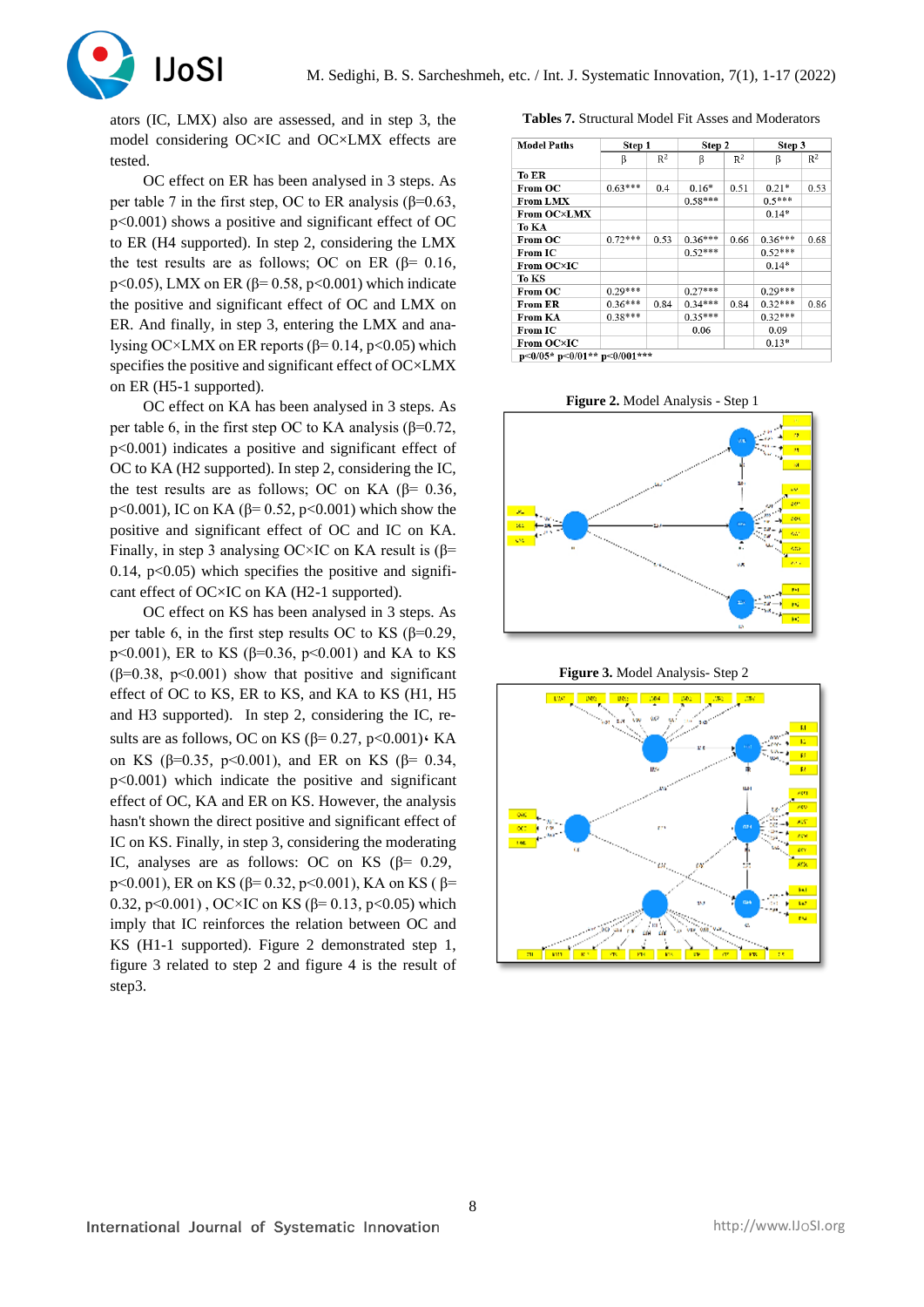



**Figure 4.** Model Analysis- Step 3

## **8. Theoretical and managerial implications**

The present research extends the management literature on KM practices. The present survey results would benefit academicians and managers in various ways.

First, the present research confirms the positive impact of organisational commitment on employee retention, in the same line with the findings of Saputra and Riana (2021), Sari and Gustiayumanuatidewi (2020), and Yao et al. (2019). Meanwhile, the LMX positively affects employee retention, which is similar to a finding reported by Tubay (2019). Furthermore, this research covers the gap in the literature by demonstrating the LMX as a moderator between commitment and employee retention. Accordingly, the organisational commitment and desired LMX influence employees' intention to keep working in the company. Leaders can contribute to KM by retaining employees. A sense of affiliation with a firm, feeling of honour of working in a firm, and respect for management are conducive to employee retention in the hospitality context (Ineson & Berechet, 2011).

Second, organisational commitment inspires knowledge acquisition practices, an advanced finding in the KM studies. Committed employees are more risk-taker and tend to obtain information and knowledge about their job context. In addition, organisational commitment is positively linked to knowledge sharing, which agrees with Nielsen et al.'s (2011) finding. Compared to the other commitment dimensions, employees' normative commitment has the highest mean score. Accordingly, our research finding verifies Meyer and Parfyonova's (2010) proposal indicating normative commitment as a more dominant aspect than the other dimensions. However, the affective commitment is reported to hold the most robust nexus to the knowledge

sharing. This finding is in line with Marques et al. (2019) and Rasdi and Tangaraja (2020). Meanwhile, knowledge acquisition positively affects knowledge sharing, consistent with Oye et al. (2011) and Darroch's (2003) research findings.

Given the crucial role of organisational Commitment on KM implementation and the effect of HRM practices on employee commitment (Gaertner & Nollen, 1989; Kinicki et al., 1992; Ogilvie, 1986), employees' attitude toward KM fulfilment can be shaped using the HRM practices. To keep the spirit of affective commitment, the organisation should melange it with trust, in the form of fair rewards and appreciation to employee contributions since trust-based affection can engender knowledge sharing (Naeem et al., 2019). Employees' satisfaction will lead to commitment in all three aspects and, consequently, to employee loyalty (Yao et al., 2019). Job conditions, interpersonal relationships, employee empowerment, assigning awards to employee's accomplishments (Mowday et al., 2013), and education (Mukherjee et al., 2009) would eventually reinforce employee loyalty (Zeithaml et al., 1990).

In addition, we found highly experienced employees with managerial positions are more committed to a firm, as Kim & Mueller (2011) formerly stated, while younger employees (under 25 and 26–35) have the lowest level of organisational commitment. It emphasises the significant role of age in developing commitment to the organisation. To decline the turnover among non-management employee, some measures such as educating employee on organisational mission, vision, goals, alongside justified rewards and compensation sub-systems and finally promotion are found to be effective (Moncarz et al., 2009).

Furthermore, hotels in Iran usually pay low salaries to their young and new employees than other industries. Raising fixed salaries, enhancing fringe benefits, compensation, and improving work conditions could positively be associated with new employee commitment (Guan et al., 2014).

Moreover, most Iranian young hotel staff, particularly at the operational level, are migrants dealing with financial and cultural adaptation challenges in their working environment, associated with stress and physiological tension. Managers, therefore, should also consider the psychological needs of such employees. Research on the hotel industry shows that close attention to employees' independent personalities, beliefs, values, and self-awareness will reinforce their normative commitment. Huang and Rundle-Thiele (2014) suggested that the above approaches can influence employees' performance and benefit the organisational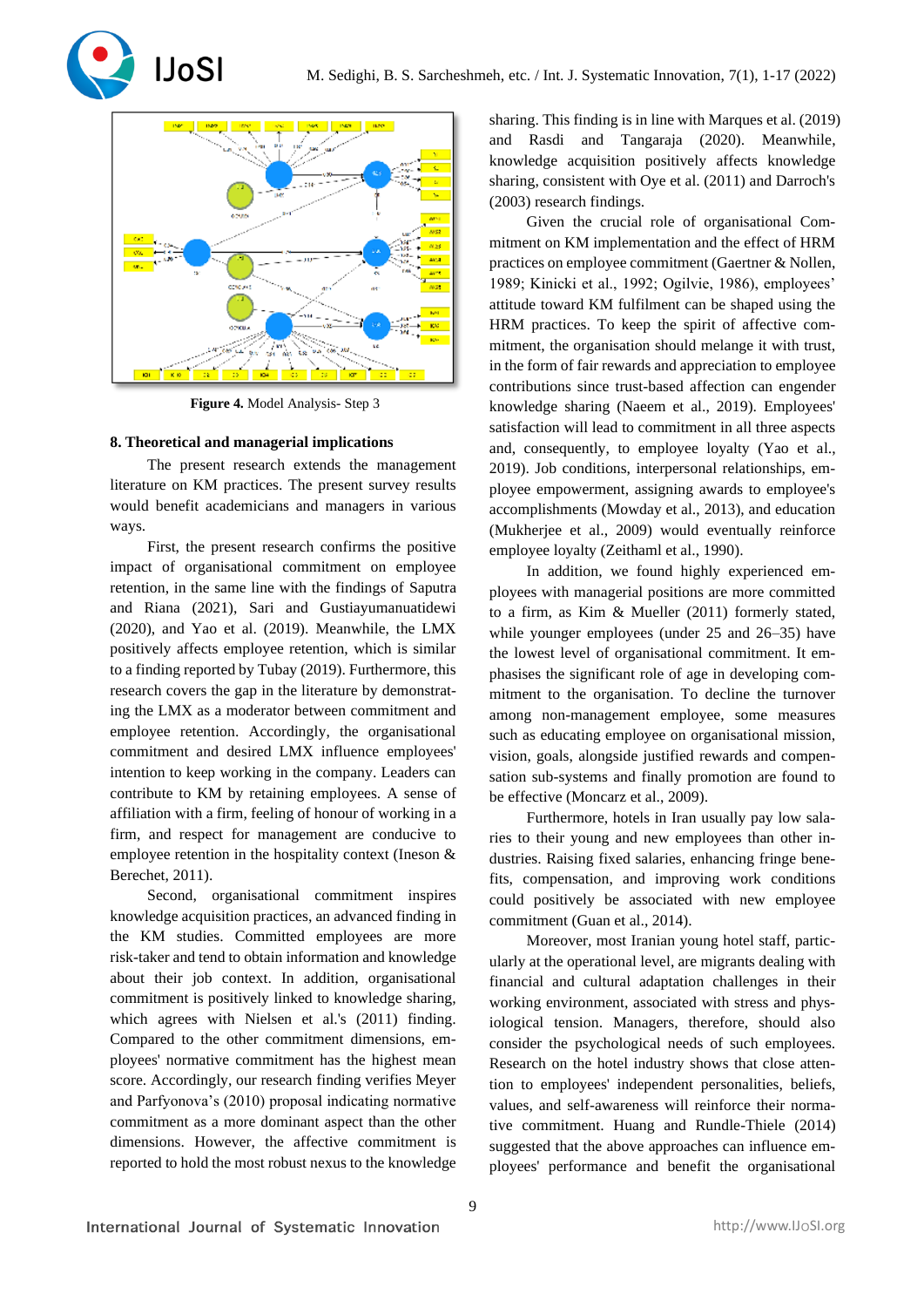

outcome, especially in the hospitality sector. Ineson et al. (2013) reported that social involvement in the workplace is verified to engender a more significant impact than that of monetary rewards on an employee to develop loyal behaviour. Establishing a sense of ownership for such workers boosts their organisational affective commitment.

Third, as a moderator between organisation commitment and knowledge sharing and acquisition, the innovation climate reinforces the relations. Moreover, innovation climate influences knowledge acquisition directly and positively. It is inferred that with an atmosphere encouraging innovation, the individuals' tendency toward knowledge acquisition is expected. However, our study did not reveal the same connection between knowledge-sharing behaviour and innovation climate. It could be construed to share the knowledge personal traits are also involved. Furthermore, Zarraga & Bonache (2003) stated that some other factors, including (a)friendly relationships, the degree of an employee's perception of interpersonal communication and cooperation and (b)fairness; the degree of an employee's perception of the extent of fairness within an organisation also are of paramount importance to share the knowledge as well as innovation climate.

## **9. Conclusion**

The conceptual framework proposed in the present study suggests the consequences of commitment in KM. According to the findings, commitment plays a critical role in implementing the KM activities. Research confirmed the impact of commitment on knowledge acquisition, knowledge sharing, and employee retention intention. Knowledge acquisition positively links to knowledge sharing. As a moderator, LMX is positively associated with employee retention intention. Meanwhile, employee retention intention impacts positively on knowledge sharing behaviour. Moreover, innovation climate as a moderator between commitment and knowledge sharing and acquisition acts favourably regarding employee's involvement in KM.

#### **10. Limitations and Future Study Suggestions**

Although this study was carried out at an Iranian hotel and culture, the study outcomes may be different if conducted in another scope. The results may be varied if the country setting is changed. Other services such as medical sectors, consulting firms, or creative agencies, to name a few, also can be surveyed. Organisation brand image is confirmed to be a factor with a positive impact

on employee commitment; therefore, the effect of brand image on the commitment to the KM system can be studied. The presence of old staff could also be examined as a factor that motivates the new employees to see themselves as long-time workers in the organisation. It can motivate them to be more open in terms of commitment to KM. For future study, the effects of the leader style on success of KM implementation can be surveyed. Leaders as role models in commitment to KM motivate employees to be more committed to the KM system.

Individuals should view knowledge sharing as a routine in their job environments (Ullah et al., 2016). Accordingly, it should be detected whether leader activities and presence in social networks such as Twitter can encourage employees to act favourably toward KM practices. Meanwhile, via social networks, knowledge sharing is an everyday matter, and individuals are much more familiar with the knowledge sharing concept. The future study may consider the employees general predisposition toward knowledge sharing. Moreover, it could be investigated whether organisation pages in social networks such as Facebook and Twitter imply information transparency and availability of information, and it can aid the KM implementation. Further research is recommended to examine the effects of other factors such as encouraging systems, lifestyle, activities, ethics, work-life balance, and personality traits (e.g., pro-activeness in information acquisition) on complying with KM.

## **References**

- Akbar, A., Al Musadieq, M., & Mukzam, M. D., (2017). The Influence of Organizational Commitments on Performance. Jurnal Administrasi Bisnis, 47(2), 33–38.
- Al-Jobor, G. S., Al-Weshah, G. A., Al-Nsour, M., & Abuhashesh, M., (2020). The Role of Product Innovation and Flexibility as Competitive Priorities in Gaining Market Share: Empirical Evidences from Jordanian Manufacturing SMEs. International Journal of Systematic Innovation, 6(2), 20-35.
- Albdour, A. A., & Altarawneh, I. I., (2014). Employee engagement and organisational commitment: Evidence from Jordan. International Journal of Business, 19(2), 192-212.
- Allen, N. J., & Meyer, J. P., (1990). The measurement and antecedents of affective, continuance and nor-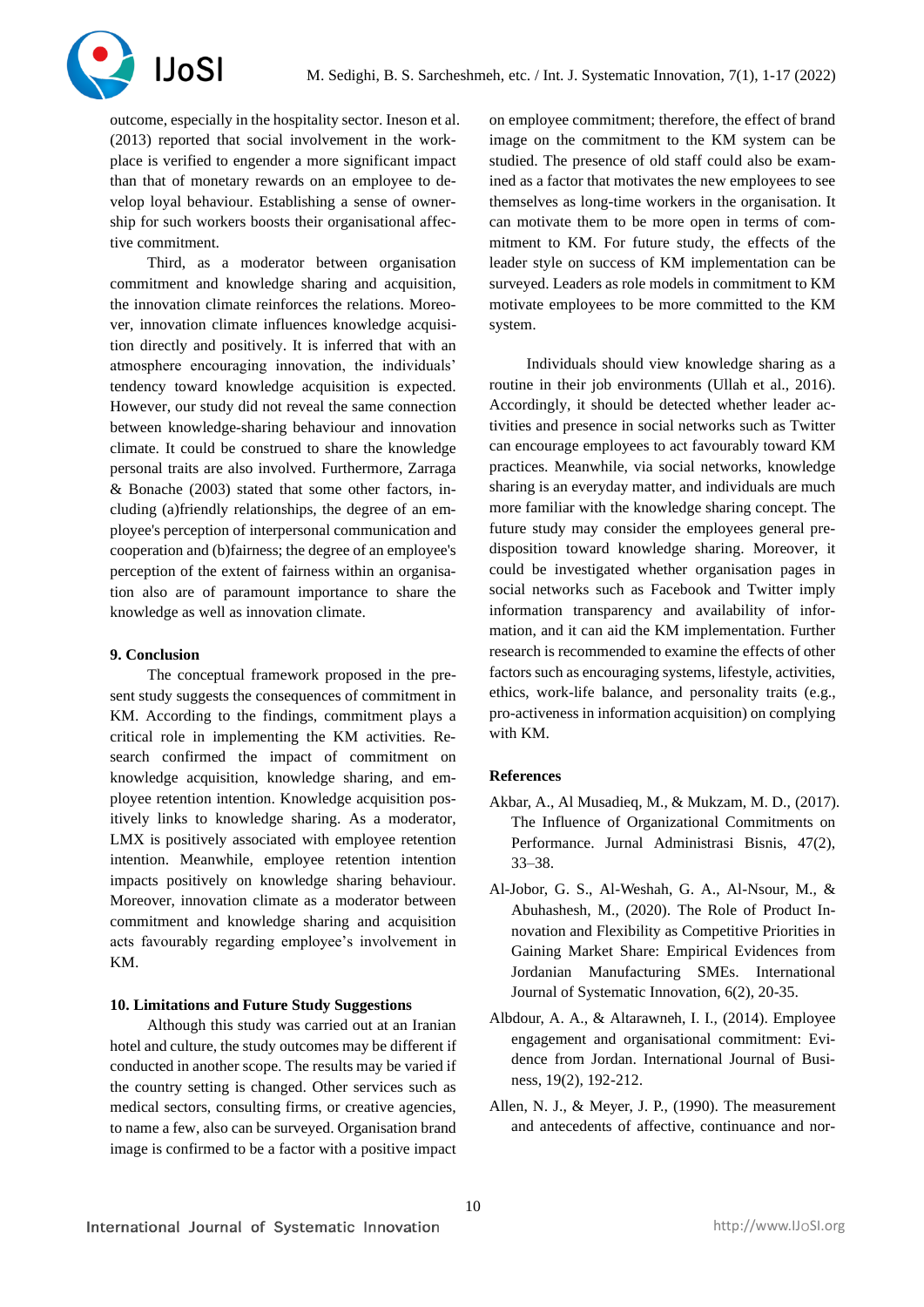

mative commitment to the organisation. Journal of Occupational Psychology, 63(1), 1–18.

- Alosani, M. S., Al-Dhaafri, H. S., & Abdulla, A. A., (2020). Investigating the role of HRM practices on service innovation: empirical evidence from UAE government agencies. Management Research Review, 44(1), 1-24.
- Arini, L. G., (2019). *The Influence of Transformational Leadership, Flexible Work Arrangement, and the Conflict of Multiple Roles against Organizational Commitment of Workers,* Dissertation of University of Jember, Indonesia.
- Atmojo, M., (2015). The influence of transformational leadership on job satisfaction, organisational commitment, and employee performance. International Research Journal of Business Studies, 5(2), 113-128.
- Aujirapongpan, S., Vadhanasindhu, P., Chandrachai, A., & Cooparat, P., (2010). Indicators of knowledge management capability for KM effectiveness. Vine, 40(2), 183-203.
- Balkar, B., (2015). The relationships between organisational climate, innovative behavior and job performance of teachers. International Online Journal of Educational Sciences, 7(2), 81-92.
- Bazazo, I. K., & Alananzeh, O. A., (2020). The Implementation of International Standards and Specifications (Iso-Scuba) On Improving the Quality of Diving Tourism in Aqaba, Jordan. GeoJournal of Tourism and Geosites, 33, 1557–1563.
- Becker, H. S., (1960). Notes on the concept of commitment. American Journal of Sociology, 66(1), 32–40.
- Bhal, K. T., & Ansari, M. A., (1996). Measuring quality of interaction between leaders and members. Journal of Applied Social Psychology, 26(11), 945–972.
- Boada-Grau, J., & Vigil-Colet, A., (2011). Short Spanish version of Team Climate Inventory (TCI-14): development and psychometric properties. Psicothema, 23(2), 308–313.
- Bock, G.-W., Zmud, R. W., Kim, Y.-G., & Lee, J.-N., (2005). Behavioral intention formation in knowledge sharing: Examining the roles of extrinsic motivators, social-psychological forces, and organisational climate. MIS Quarterly, 29(1), 87–111.
- Bogers, M., Foss, N. J., & Lyngsie, J., (2018). The "human side" of open innovation: The role of employee diversity in firm-level openness. Research Policy, 47(1), 218–231.
- Buchanan, B., (1974). Building organisational commitment: The socialisation of managers in work organisations. Administrative Science Quarterly, 19, 533–546.
- Campanella, F., Della Peruta, M. R., Bresciani, S., & Dezi, L., (2017). Quadruple Helix and firms' performance: an empirical verification in Europe. The Journal of Technology Transfer, 42(2), 267–284.
- Chang, S. S., & Shih, J. S., (2010). Knowledge Acquisition Sharing Intention, and Sharing Behavior. International Conference on E-Education, e-Business, e-Management and e-Learning. INSPEC Accession Number: 11180760.
- Chesbrough, H., Vanhaverbeke, W., & West, J., (2014). *New frontiers in open innovation*. Oxford: Oxford University Press, 3-28.
- Chin, W. W., (1998). The partial least squares approach to structural equation modeling. Modern Methods for Business Research, 295(2), 295–336.
- Cochran, W. G., (1977). *Sampling techniques,* 3rd ed., New York: John Wiley & Sons*.*
- Curado, C., Oliveira, M., Maçada, A. C. G., & Nodari, F., (2017). Teams' innovation: getting there through knowledge sharing and absorptive capacity. Knowledge Management Research & Practice, 15(1), 45–53.
- Curado, C., & Vieira, S., (2019). Trust, knowledge sharing and organisational commitment in SMEs. Personnel Review, 48(6), 1449-1468.
- Darroch, J., (2003). Developing a measure of knowledge management behaviors and practices. Journal of Knowledge Management, 7(5), 41-54.
- Dechawatanapaisal, D., (2018). Nurses' turnover intention: The impact of leader‐member exchange, organisational identification and job embeddedness. Journal of Advanced Nursing, 74(6), 1380–1391.
- DeConinck, J. B., (2011). The effects of leader-member exchange and organisational identification on performance and turnover among salespeople. Journal of Personal Selling & Sales Management, 31(1), 21–34.
- Dewi, K. E. O., & Riana, I. G., (2019). Effect of Career Development, Compensation and Organizational Commitment to Employee Retention. E-Jurnal Manajemen Unud, 8(2), 7836–7862.
- Dhar, R. L., (2015a). Service quality and the training of employees: The mediating role of organisational commitment. Tourism Management, 46, 419–430.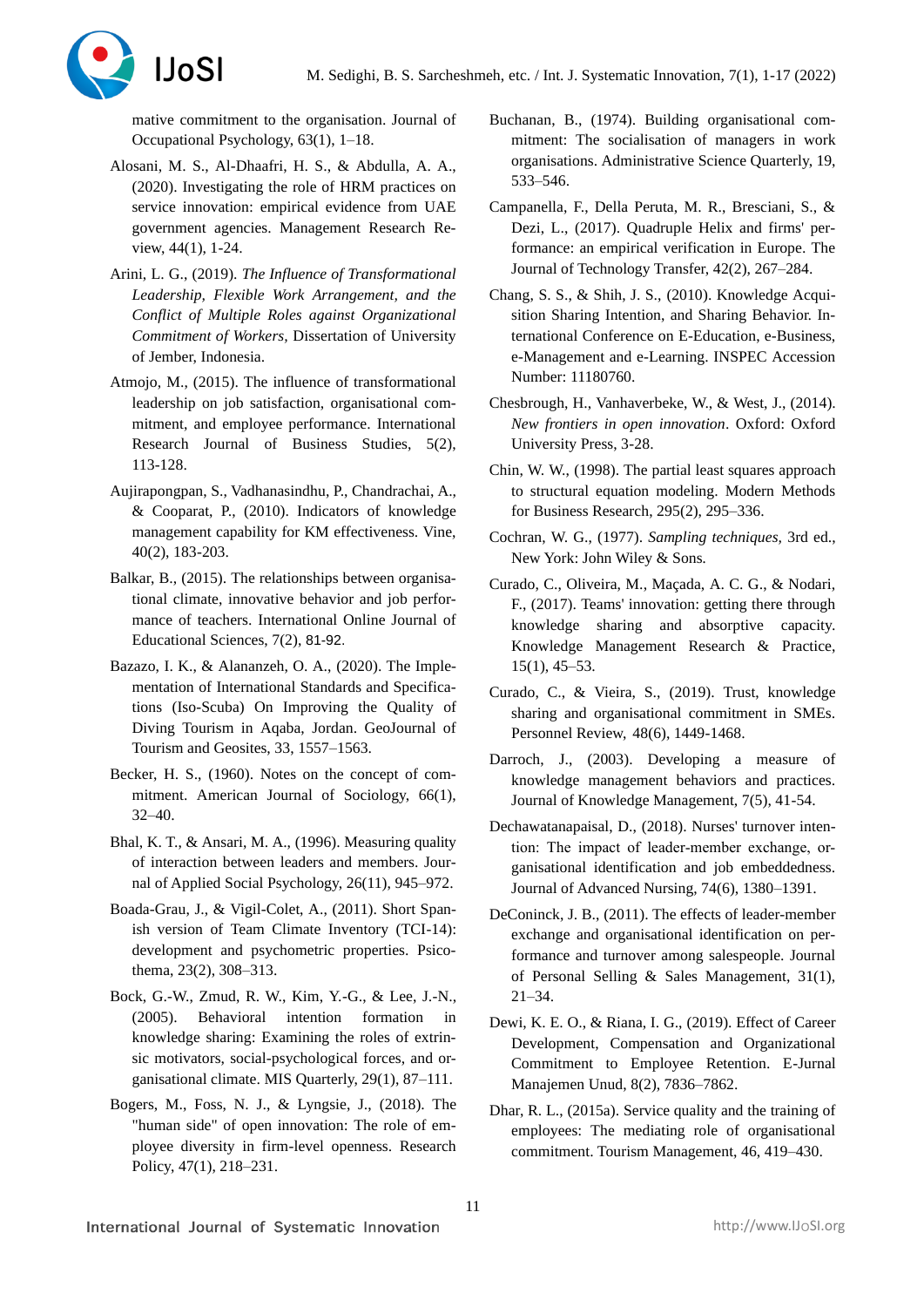

- Dhar, R. L., (2015b). The effects of high-performance human resource practices on service innovative behaviour. International Journal of Hospitality Management, 51, 67–75.
- Dienesch, R. M., & Liden, R. C., (1986). Leader-member exchange model of leadership: A critique and further development. Academy of Management Review, 11(3), 618–634.
- Dusek, G. A., Ruppel, C. P., Yurova, Y., & Clarke, R., (2014). The role of employee service orientation in turnover in the US hotel industry. Journal of Organizational Culture, Communications and Conflict, 18(2), 87-104.
- Edu-Valsania, S., Moriano, J. A., & Molero, F., (2016). Authentic leadership and employee knowledge sharing behavior: Mediation of the innovation climate and workgroup identification. Leadership & Organization Development Journal, 37(4), 487-506.
- Edwards, J. S., (2017). Knowledge sharing: At the heart of knowledge management. In Managing knowledge resources and records in modern organisations. IGI Global. 1–14.
- Evwierhurhoma, D. E., & Onouha, B. C., (2020). Knowledge management tools applications and organisational performance of manufacturing firms in rivers state, Nigeria. International Journal of Knowledge and Dynamic Systems, 13(2), 1–16.
- Fornell, C., & Larcker, D. F., (1981). Evaluating structural equation models with unobservable variables and measurement error. Journal of Marketing Research, 18(1), 39–50.
- Gaertner, K. N., & Nollen, S. D., (1989). Career experiences, perceptions of employment practices, and psychological commitment to the organisation. Human Relations, 42(11), 975–991.
- Geisser, S., (1975). The predictive sample reuse method with applications. Journal of the American Statistical Association, 70(350), 320–328.
- Gopinath, R., (2019). Impact of Organisational Commitment on Knowledge Management Practices. International Journal of Research and Analytical Reviews, 6(2), 701–703.
- Graen, G. B., & Uhl-Bien, M., (1995). Relationship-based approach to leadership: Development of leader-member exchange (LMX) theory of leadership over 25 years: Applying a multi-level multi-domain perspective. [The Leadership Quarterly,](https://www.sciencedirect.com/science/journal/10489843) [6\(2\)](https://www.sciencedirect.com/science/journal/10489843/6/2), 219-24
- Guan, Y., Wen, Y., Chen, S. X., Liu, H., Si, W., Liu, Y., Wang, Y., Fu, R., Zhang, Y., & Dong, Z., (2014). When do salary and job level predict career satisfaction and turnover intention among Chinese managers? The role of perceived organisational career management and career anchor. European Journal of Work and Organizational Psychology, 23(4), 596–607.
- Hair, J. F., Ringle, C. M., & Sarstedt, M., (2011). PLS-SEM: Indeed, a silver bullet. Journal of Marketing Theory and Practice, 19(2), 139–152.
- Henseler, J., Ringle, C. M., & Sinkovics, R. R., (2009). The use of partial least squares path modeling in international marketing. In New challenges to international marketing, 20, 277-319.
- Huang, Y.-T., & Rundle-Thiele, S., (2014). The moderating effect of cultural congruence on the internal marketing practice and employee satisfaction relationship: An empirical examination of Australian and Taiwanese born tourism employees. Tourism Management, 42, 196–206.
- Huber, G. P., (1991). Organisational learning: The contributing processes and the literatures. Organization Science, 2(1), 88–115.
- Igwe, A., & Ononye, U. H., (2020). Social media use and its effect on knowledge sharing: evidence from public organisations in Delta State, Nigeria. Interdisciplinary Journal of Information, Knowledge, and Management, 15, 25–37.
- Imamoglu, S. Z., Ince, H., Turkcan, H., & Atakay, B. , (2019). The effect of organisational justice and organisational commitment on knowledge sharing and firm performance. Procedia Computer Science, 158, 899–906.
- Ineson, E. M., Benke, E., & Laszlo, J., (2013). Employee loyalty in Hungarian hotels. International Journal of Hospitality Management, 32, 31–39.
- Ineson, E. M., & Berechet, G., (2011). Employee loyalty in hotels: Romanian experiences. Journal of Human Resources in Hospitality & Tourism, 10(2), 129–149.
- Jonsson, T., & Jeppesen, H. J., (2013). A closer look into the employee influence: Organisational commitment relationship by distinguishing between commitment forms and influence sources. Employee Relations, 35(1), 4-19
- Jokanovic, B. T., Okanovic, A. V, & Lalic, B., (2018). Knowledge management diagnosis in Vojvodina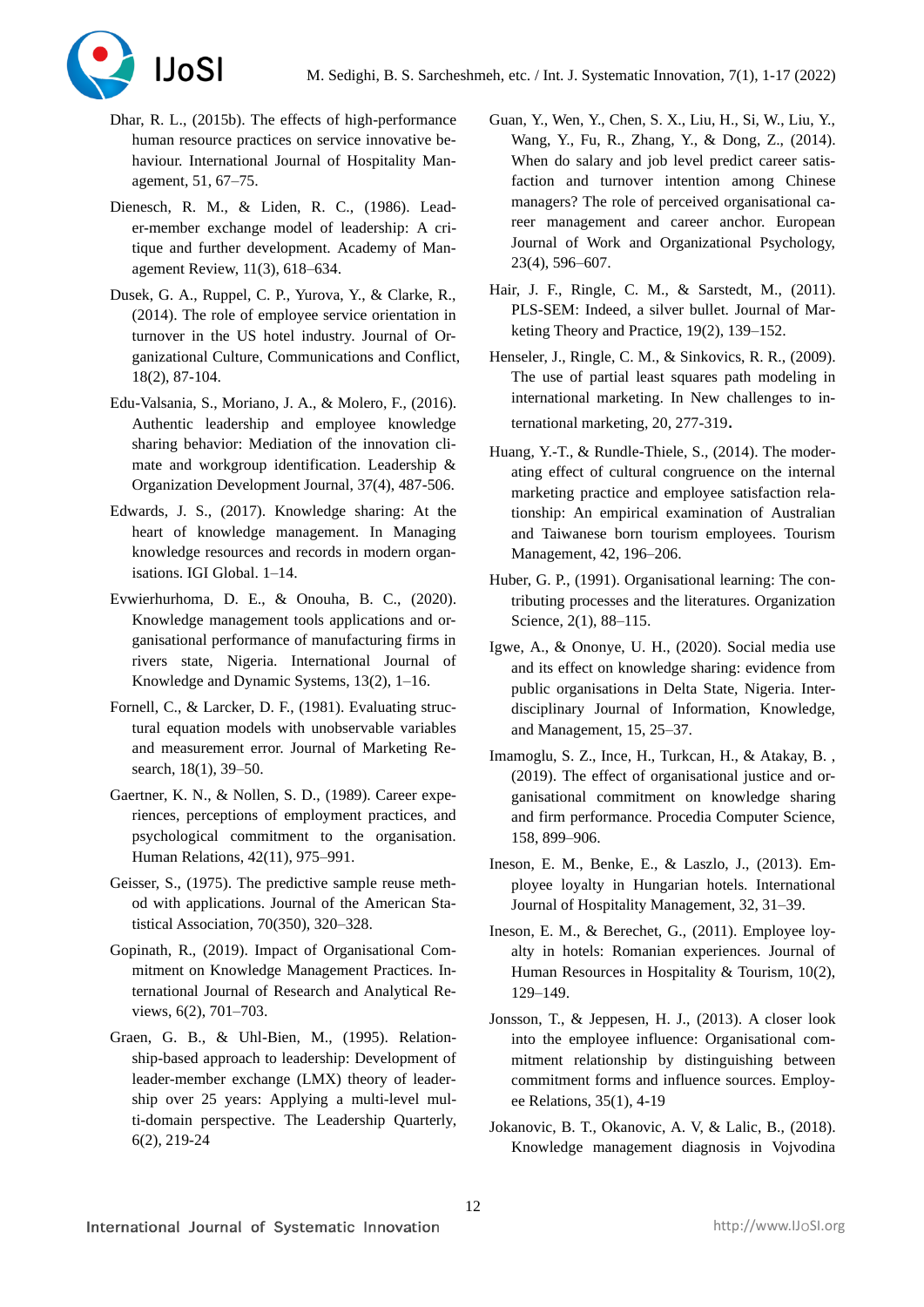

firms by using Bukowitz and Williams model. Industrija, 46(4), 7-27.

- Jokanovic, B., Zivlak, N., Okanovic, A., Culibrk, J., & Dudak, L., (2020). The model of knowledge management based on organisational climate. Sustainability, 12(8), 1-22.
- Jung, C. S., Chan, H. S., & Hsieh, C.-W., (2017). Public employees' psychological climates and turnover intention: evidence from Korean central government agencies. Public Management Review, 19(6), 880–904.
- Kang, J. H., Matusik, J. G., Kim, T.-Y., & Phillips, J. M., (2016). Interactive effects of multiple organisational climates on employee innovative behavior in entrepreneurial firms: A cross-level investigation. Journal of Business Venturing, 31(6), 628–642.
- Kasekende, F., Munene, J. C., Ntayi, J. M., & Ahiauzu, A., (2016). Building psychological contract: the role of leader-member exchanges. Evidence-Based HRM, 4 (3), 257-278.
- Khoa, B., & Hoa, L., (2021). The effect of knowledge management process on the employee commitment: Evidence from digital marketing industry. Management Science Letters, 11(5), 1557–1564.
- Kim, M., & Yi, Y., (2019). Impact of leader‐member‐exchange and team‐member‐exchange on nurses' job satisfaction and turnover intention. International Nursing Review, 66(2), 242–249.
- Kim, S.-W., & Mueller, C. W., (2011). Occupational and organisational commitment in different occupational contexts: The case of South Korea. Work and Occupations, 38(1), 3–36.
- Kim, S. Y., & Fernandez, S., (2017). Employee empowerment and turnover intention in the US federal bureaucracy. The American Review of Public Administration, 47(1), 4–22.
- Kinicki, A. J., Carson, K. P., & Bohlander, G. W., (1992). Relationship between an organisation's actual human resource efforts and employee attitudes. Group & Organization Management, 17(2), 135–152.
- Kline, R. B., (2011). Convergence of structural equation modeling and multilevel modeling. In M. Williams (Ed.), Handbook of methodological innovation. Thousand Oaks, CA: Sage.
- Larkin, R., & Burgess, J., (2013). The paradox of employee retention for knowledge transfer. Employment Relations Record, 13(2), 32–43.
- Liden, R. C., & Maslyn, J. M., (1998). Multidimensionality of leader-member exchange: An empirical assessment through scale development. Journal of Management, 24(1), 43–72.
- Liu, F.-C., Cheng, K.-L., Chao, M., & Tseng, H.-M. , (2012). Team innovation climate and knowledge sharing among healthcare managers: mediating effects of altruistic intentions. Chang Gung Medical Journal, 35(5), 408–419.
- Loi, R., Chan, K. W., & Lam, L. W., (2014). Leader-member exchange, organisational identification, and job satisfaction: A social identity perspective. Journal of Occupational and Organizational Psychology, 87(1), 42–61.
- Mahmoud, R., Al-Mkhadmeh, A. A., Alananzeh, O. A., & Masa deh, R., (2021). Exploring the Relationship between Human Resources Management Practices in the Hospitality Sector and Service Innovation in Jordan: The Mediating Role of Human Capital. Geo Journal of Tourism and Geosites, 35(2), 507–514.
- Marcoulides, G. A., Chin, W. W., & Saunders, C., (2009). A critical look at partial least squares modeling. Mis Quarterly, 33(1), 171–175.
- Marques, J. M. R., La Falce, J. L., Marques, F. M. F. R., De Muylder, C. F., & Silva, J. T. M., (2019). The relationship between organisational commitment, knowledge transfer and knowledge management maturity. Journal of Knowledge Management, 23(3), 489-507.
- Martin-de Castro, G., Delgado-Verde, M., Navas-Lopez, J. E., & Cruz-Gonzalez, J., (2013). The moderating role of innovation culture in the relationship between knowledge assets and product innovation. Technological Forecasting and Social Change, 80(2), 351–363.
- Martin-Perez, V., & Martin-Cruz, N., (2015). The mediating role of affective commitment in the rewards–knowledge transfer relation. Journal of Knowledge Management. 19 (6), 1167-1185.
- Meyer, J. P., & Allen, N. J., (1987). *Organisational commitment: Toward a three-component model. Department of Psychology,* University of Western Ontario. Department of Psychology, London. (Research Bulletin No. 660).
- Meyer, J. P., & Allen, N. J., (1991). A three-component conceptualisation of organisational commitment. Human Resource Management Review, 1(1), 61–89.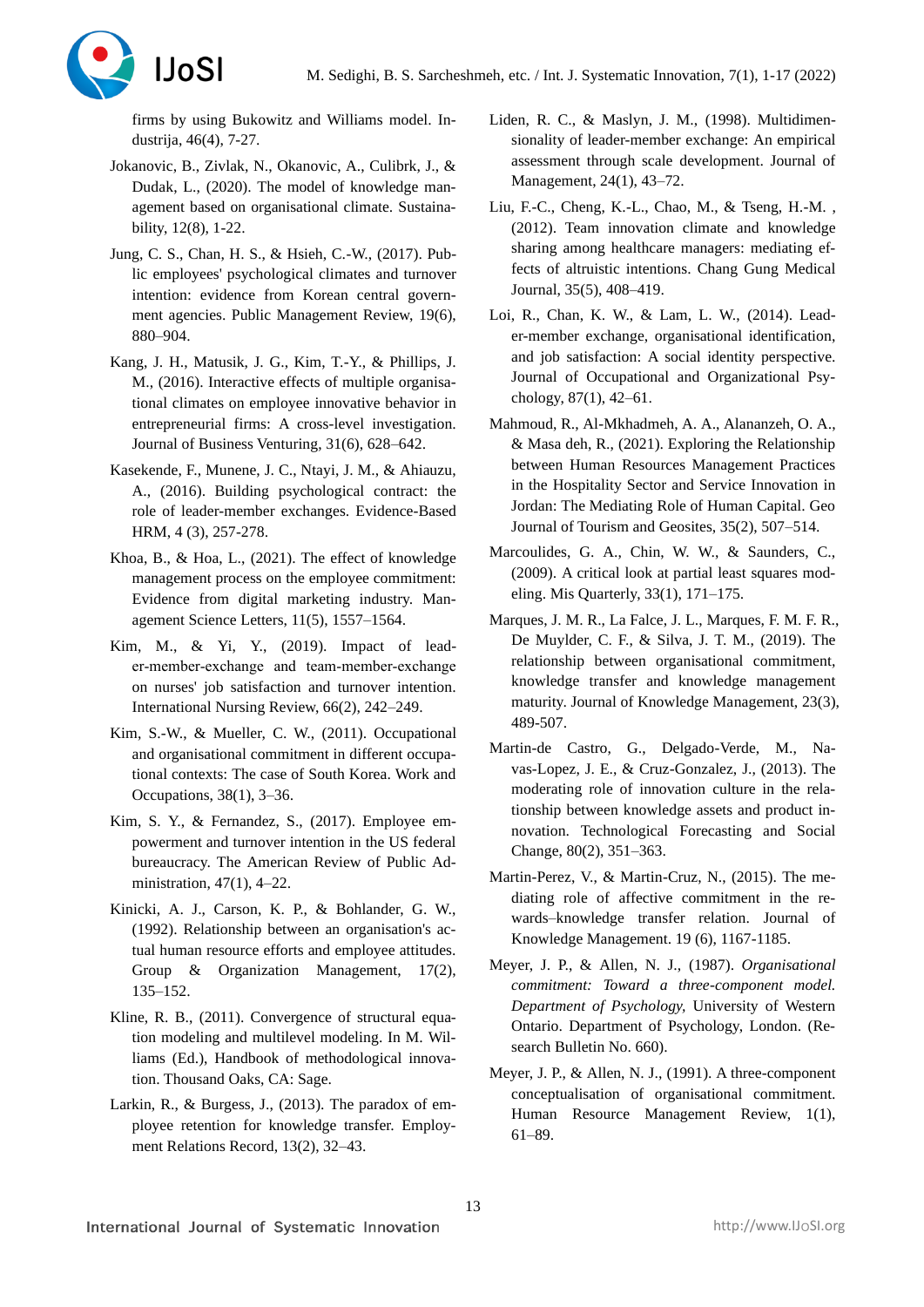

- Meyer, J. P., & Parfyonova, N. M., (2010). Normative commitment in the workplace: A theoretical analysis and re-conceptualisation. Human Resource Management Review, 20(4), 283–294.
- Moncarz, E., Zhao, J., & Kay, C., (2009). An exploratory study of US lodging properties' organisational practices on employee turnover and retention. International Journal of Contemporary Hospitality Management, 21(4), 437-458.
- Mowday, R. T., Porter, L. W., & Steers, R. M., (2013). *Employee—organisation linkages: The psychology of commitment, absenteeism, and turnover*. Academic Press. New York.
- Mukherjee, A., Malhotra, N., Budhwar, P. S., & Varma, A., (2009). Insights into the Indian call centre industry: an internal marketing help tackle high employee turnover? Journal of Services Marketing, 23(5), 351-362
- Naeem, A., Mirza, N. H., Ayyub, R. M., & Lodhi, R. N., (2019). HRM practices and faculty's knowledge sharing behavior: mediation of affective commitment and affect-based trust. Studies in Higher Education, 44(3), 499–512.
- Naz, S., Li, C., Nisar, Q. A., Khan, M. A. S., Ahmad, N., & Anwar, F., (2020). A study in the relationship between supportive work environment and employee retention: role of organisational commitment and person-organisation fit as mediators. SAGE Open, 10(2), 1-20.
- Newman, A., Round, H., Wang, S., & Mount, M., (2020). Innovation climate: A systematic review of the literature and agenda for future research. Journal of Occupational and Organizational Psychology, 93(1), 73–109.
- Nielsen, P., Rasmussen, P., Chiang, H., Han, T., & Chuang, J., (2011). The relationship between high-commitment HRM and knowledge-sharing behavior and its mediators. International Journal of Manpower. 32(5/6), 604-622.
- Nunnally, J. C., (1994). *Psychometric theory* 3<sup>rd</sup> ed. Tata McGraw-Hill Education.
- Ogilvie, J. R., (1986). The role of human resource management practices in predicting organisational commitment. Group & Organization Studies, 11(4), 335–359.
- Oye, N. D., Salleh, M., & Noorminshah, A., (2011). Knowledge sharing in workplace: Motivators and demotivators. International Journal of Managing Information Technology, 3(4), 71-84.
- Oyemomi, O., Liu, S., Neaga, I., & Alkhuraiji, A., (2016). How knowledge sharing and business process contribute to organisational performance: Using the fsQCA approach. Journal of Business Research, 69(11), 5222–5227.
- Papa, A., Dezi, L., Gregori, G. L., Mueller, J., & Miglietta, N., (2018). Improving innovation performance through knowledge acquisition: the moderating role of employee retention and human resource management practices. Journal of Knowledge Management, 24(3), 589-605.
- Park, J.-H., & Lee, E.-K., (2020). The relationship between leader-member exchange and intention to stay in Korean nurses: Focusing on the mediating role of compassion satisfaction. Nursing Practice Today, 8(2), 132-138
- Park, S., & Jo, S. J., (2018). The impact of proactivity, leader-member exchange, and climate for innovation on innovative behavior in the Korean government sector. Leadership & Organization Development Journal, 39 1), 130-149.
- Parzefall, M.-R., Seeck, H., & Leppanen, A., (2008). Employee innovativeness in organisations: a review of the antecedents. Finnish Journal of Business Economics, 2(8), 165–182.
- Pertiwi, N., & Supartha, I. W. G., (2021). The effect of compensation and organisational commitment on employee satisfaction and retention. American Journal of Humanities and Social Sciences Research (AJHSSR), 1(3), 333–342.
- Politis, J. D., (2003). The connection between trust and knowledge management: what are its implications for team performance. Journal of Knowledge Management, 7(5), 55-66.
- Popa, S., Soto-Acosta, P., & Martinez-Conesa, I., (2017). Antecedents, moderators, and outcomes of innovation climate and open innovation: An empirical study in SMEs. Technological Forecasting and Social Change, 118, 134–142.
- Porter, L W, Mowday, R. T., & Steers, R. M., (1979). The measurement of organisational commitment. Journal of Vocational Behavior, 14(2), 224–247.
- Porter, Lyman W, Steers, R. M., Mowday, R. T., & Boulian, P. V., (1974). Organisational commitment, job satisfaction, and turnover among psychiatric technicians. Journal of Applied Psychology, 59(5), 603-609.
- Prestholdt, P. H., Lane, I. M., & Mathews, R. C., (1987). Nurse turnover as reasoned action: Devel-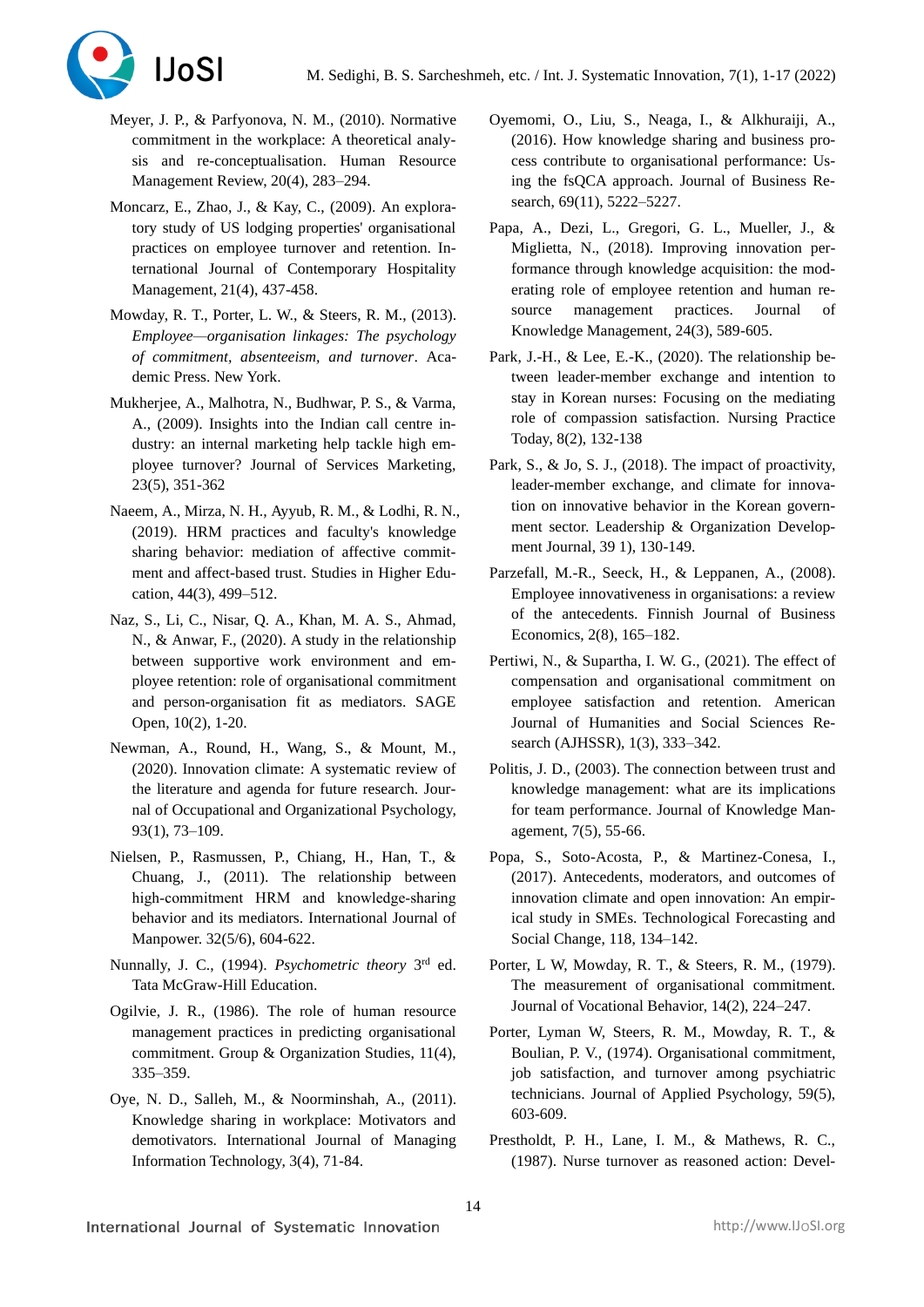

opment of a process model. Journal of Applied Psychology, 72(2), 221-227.

- Putra, A. P., Kusnanto, K., & Yuwono, S. R., (2020). Effects of job satisfaction and organisational commitment on nurse retention: A systematic review. Indonesian Nursing Journal of Education and Clinic (INJEC), 5(2), 197–205.
- Rasdi, R. M., & Tangaraja, G., (2020). Knowledge-sharing behaviour in public service organisations: determinants and the roles of affective commitment and normative commitment. European Journal of Training and Development. Vol. ahead-of-print No. ahead-of- print. ISSN: 2046-9012, available online at: <https://doi.org/10.1108/EJTD-02-2020-0028>
- Razzaq, S., Shujahat, M., Hussain, S., Nawaz, F., Wang, M., Ali, M., & Tehseen, S., (2019). Knowledge management, organisational commitment and knowledge-worker performance: The neglected role of knowledge management in the public sector. Business Process Management Journal, 25(5), 923-947
- Rehman, K. U., Hafeez, I., Aslam, F., Maitlo, Q., & Syed, A. R., (2020). The Mediating Role of Trust and Organizational Commitment in the Relationship between Strategic Human Resource Management and Knowledge Sharing. Iranian Journal of Management Studies, 13(4), 565–586.
- Ren, F., & Zhang, J., (2015). Job stressors, organisational innovation climate, and employees' innovative behavior. Creativity Research Journal, 27(1), 16–23.
- Robbins, S. P., (2007). *Organisational Behavior* 12th Ed. New Jersey. Prentice-Hall.
- Rockstuhl, T., Dulebohn, J. H., Ang, S., & Shore, L. M., (2012). Leader-member exchange (LMX) and culture: A meta-analysis of correlates of LMX across 23 countries. Journal of Applied Psychology, 97(6), 1097- 1130.
- Saputra, I. K. R. D., & Riana, I. G., (2021). The Relationships of Work Environment, Compensation, and Organizational Commitments on Employee Retention. Journal of Multidisciplinary Academic, 5(1), 20–25.
- Sari, I. D. A., & Gustiayumanuatidewi, I., (2020). The Effect of Career Development. Work Environment, And Organizational Commitment to Employee Retention, 6, 129–134.
- Scuotto, V., Santoro, G., Bresciani, S., & Del Giudice, M., (2017). Shifting intra‐and inter-organisational innovation processes towards digital business: an empirical analysis of SMEs. Creativity and Innovation Management, 26(3), 247–255.
- Sedighi, M., Lukosch, S., Brazier, F., Hamedi, M., & van Beers, C., (2018). Multi-level knowledge sharing: the role of perceived benefits in different visibility levels of knowledge exchange. Journal of Knowledge Management, 22(6), 1264-1287.
- Senge, P. M., (2006). *The fifth discipline: The art and practise of the learning organisation*. New York: Doubleday.
- Shahzadi, I., & Raja, M. W., (2021). Knowledge Management Based HR Practices and Three-Dimensional Knowledge Sharing Behavior: Evidence from South Asian Higher Education Institutes. International Journal of Management (IJM), 12(4), 335-350.
- Shanker, R., Bhanugopan, R., Van der Heijden, B. I. J. M., & Farrell, M., (2017). Organisational climate for innovation and organisational performance: The mediating effect of innovative work behavior. Journal of Vocational Behavior, 100, 67–77.
- Sharma, R., Yetton, P., & Crawford, J., (2009). Estimating the effect of common method variance: The method—method pair technique with an illustration from TAM Research. MIS Quarterly, [33\(3\)](https://www.jstor.org/stable/i20650300) , 473–490.
- Sheikh, A., & Aghaz, A., (2019). The challenges of the faculty members' commitment: The role of university brand. Higher Education Quarterly, 73(3), 312–327.
- Soto-Acosta, P., Popa, S., & Palacios-Marques, D., (2017). Social web knowledge sharing and innovation performance in knowledge-intensive manufacturing SMEs. The Journal of Technology Transfer, 42(2), 425–440.
- Stebbins, R. A., (1970). On misunderstanding the concept of commitment: A theoretical clarification. Social Forces, 48(2), 526–529.
- Stone, M., (1974). Cross-validatory choice and assessment of statistical predictions. Journal of the Royal Statistical Society: Series B (Methodological), 36(2), 111–133.
- Swanson, E., Kim, S., Lee, S.-M., Yang, J.-J., & Lee, Y.-K., (2020). The effect of leader competencies on knowledge sharing and job performance: Social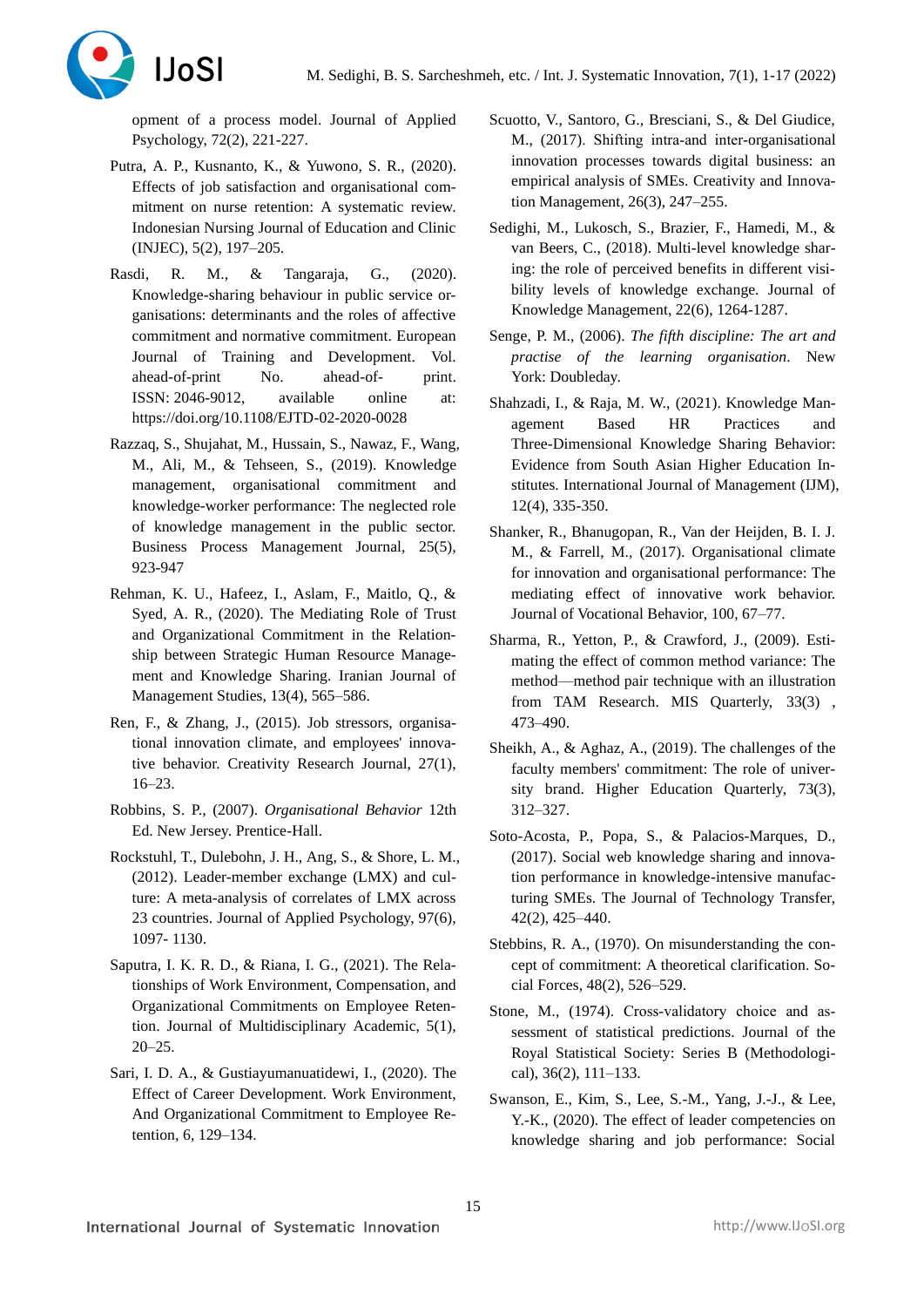

capital theory. Journal of Hospitality and Tourism Management, 42, 88–96.

- Teece, D. J., (2017). Dynamic capabilities and (digital) platform lifecycles. [Entrepreneurship, Innovation,](https://www.emerald.com/insight/publication/doi/10.1108/S0742-3322201737)  [and Platforms.](https://www.emerald.com/insight/publication/doi/10.1108/S0742-3322201737) 37, 211-225
- Tenenhaus, M., Vinzi, V. E., Chatelin, Y.-M., & Lauro, C., (2005). PLS path modeling. Computational Statistics & Data Analysis, 48(1), 159–205.
- Tubay, J. B., (2019). The Role of Job Satisfaction and Organisational Commitment on Turnover Intentions of Accounting Professionals in Big 3 Auditing Firms in the Philippines with Moderating Effect of Leader-member Exchange. International Review of Management and Marketing, 9(2), 84-88.
- Ullah, I., Akhtar, K. M., Shahzadi, I., Farooq, M., & Yasmin, R., (2016). Encouraging knowledge sharing behavior through team innovation climate, altruistic intention and organisational culture. Knowledge Management & E-Learning: An International Journal, 8(4), 628–645.
- Ullah, Y., Ullah, H., & Jan, S., (2021). The mediating role of employee creativity between knowledge sharing and innovative performance: empirical evidence from manufacturing firms in emerging markets. Management Research Review. Vol. ahead-of-print No. ahead-of-print. Vol. ahead-of-print No. ahead-of-print. Available online at[: https://doi.org/10.1108/MRR-03-2020-0164](https://doi.org/10.1108/MRR-03-2020-0164)
- Vinzi V.E., Trinchera L., Amato S., (2010). PLS Path Modeling: From Foundations to Recent Developments and Open Issues for Model Assessment and Improvement. Handbooks of Computational Statistics. Springer, Berlin, Heidelberg, (pp. 112–133). Available online at: [https://doi.org/10.1007/978-3-540-32827-8\\_3](https://doi.org/10.1007/978-3-540-32827-8_3)
- Vrontis, D., Thrassou, A., & Amirkhanpour, M., (2017). B2C smart retailing: A consumer-focused value-based analysis of interactions and synergies. Technological Forecasting and Social Change, 124, 271–282.
- Weber, Y., & Tarba, S. Y., (2010). Human resource practices and performance of mergers and acquisitions in Israel. Human Resource Management Review, 20(3), 203–211.
- Werts, C. E., Linn, R. L., & Joreskog, K. G., (1974). Intraclass reliability estimates: Testing structural assumptions. Educational and Psychological Measurement, 34(1), 25–33.
- Wiener, Y., (1982). Commitment in organisations: A normative view. Academy of Management Review, 7(3), 418–428.
- Wright, P. M., & Nishii, L. H., (2007). Strategic HRM and organizational behavior: Integrating multiple levels of analysis. CAHRS Working Paper Series, 468, 1–26.
- Wynen, J., Verhoest, K., Ongaro, E., & van Thiel, S., (2017). Innovation-oriented culture in the public sector: Do managerial autonomy and result control lead to innovation? In cooperation with the COBRA network. In Innovation in Public Services, (pp. 112–133). Routledge.
- Yao, T., Qiu, Q., & Wei, Y., (2019). Retaining hotel employees as internal customers: Effect of organisational commitment on attitudinal and behavioral loyalty of employees. International Journal of Hospitality Management, 76, 1–8.
- Yildiz, S. M., (2018). An empirical analysis of the leader-member exchange and employee turnover intentions mediated by mobbing: evidence from sport organisations. Economic Research-Ekonomska Istrazivanja, 31(1), 480–497.
- Zeithaml, V.A., Parasuraman, A. and Berry, L.L., (1990). Delivering Quality Service: Balancing Customer Perceptions and Expectations, the Free Press, New York, NY.
- Zarraga, C., & Bonache, J., (2003). Assessing the team environment for knowledge sharing: an empirical analysis. International Journal of Human Resource Management, 14(7), 1227–1245.
- Zywiolek, J., Rosak-Szyrocka, J., & Jereb, B., (2021). Barriers to Knowledge Sharing in the Field of Information Security. Management Systems in Production Engineering, 29(2), 114–119.

# **AUTHOR BIOGRAPHIES**



# **Dr. Mohammadbashir**

**Sedghi** is an assistant professor in Department of Management, Science & Technology Amirkabir University of Technology (Tehran Polytechnic), Tehran,

Iran. He received his BSc in Industrial Engineering from Amirkabir University of Technology and his MBA from Sharif University. He continued his education at Delft University of Technology, Delft, The Netherlands, where he received his PhD in Innovation